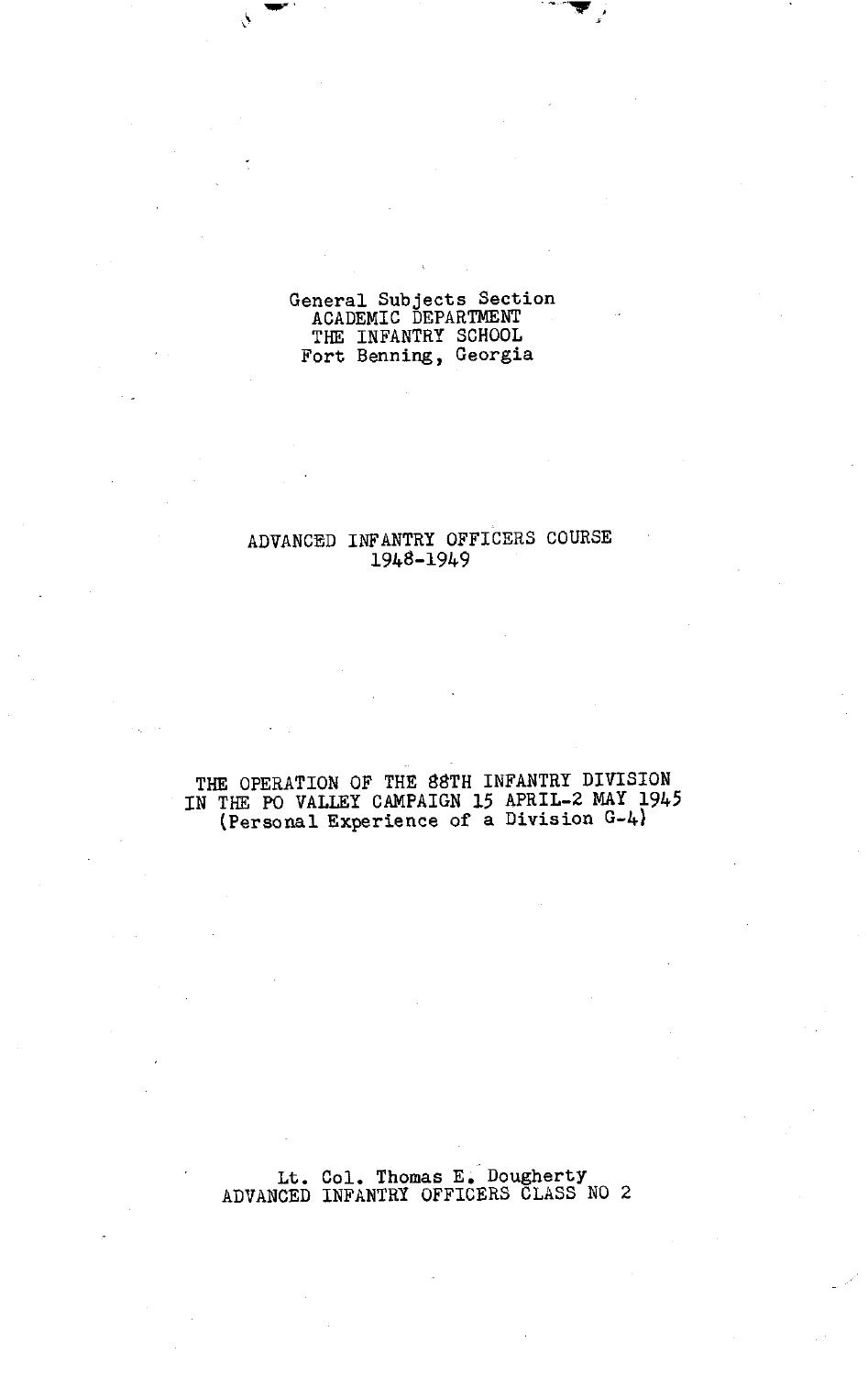# TABLE OF CONTENTS

| <b>Contract Contract</b>                            | PAGE         |
|-----------------------------------------------------|--------------|
|                                                     | 1            |
| Bibliography                                        | $\mathbf{z}$ |
| Introduction                                        | 3            |
| The General Situation                               | 4            |
| Plans for the Attack                                | 6            |
| The Division Situation                              | 7            |
| Division Plan for Attack<br>The                     | 8            |
| The Attack                                          | ਂ 9          |
| Shift of Effort                                     | 12           |
| The Pursuit to the Po River                         | 13           |
| The River Crossing                                  | 16           |
| The Final Drive                                     | 17           |
| Analysis and Criticism                              | 19           |
|                                                     | 21           |
| Map $A$ - The Appenines Winter Line                 |              |
| Map B - The Attack 15 April 1945                    |              |
| Map C - Troop Disposition II Corps                  |              |
| Map D - Route of Movement and New Zone of<br>Action |              |
| $Map E - Po$ Valley                                 |              |
|                                                     |              |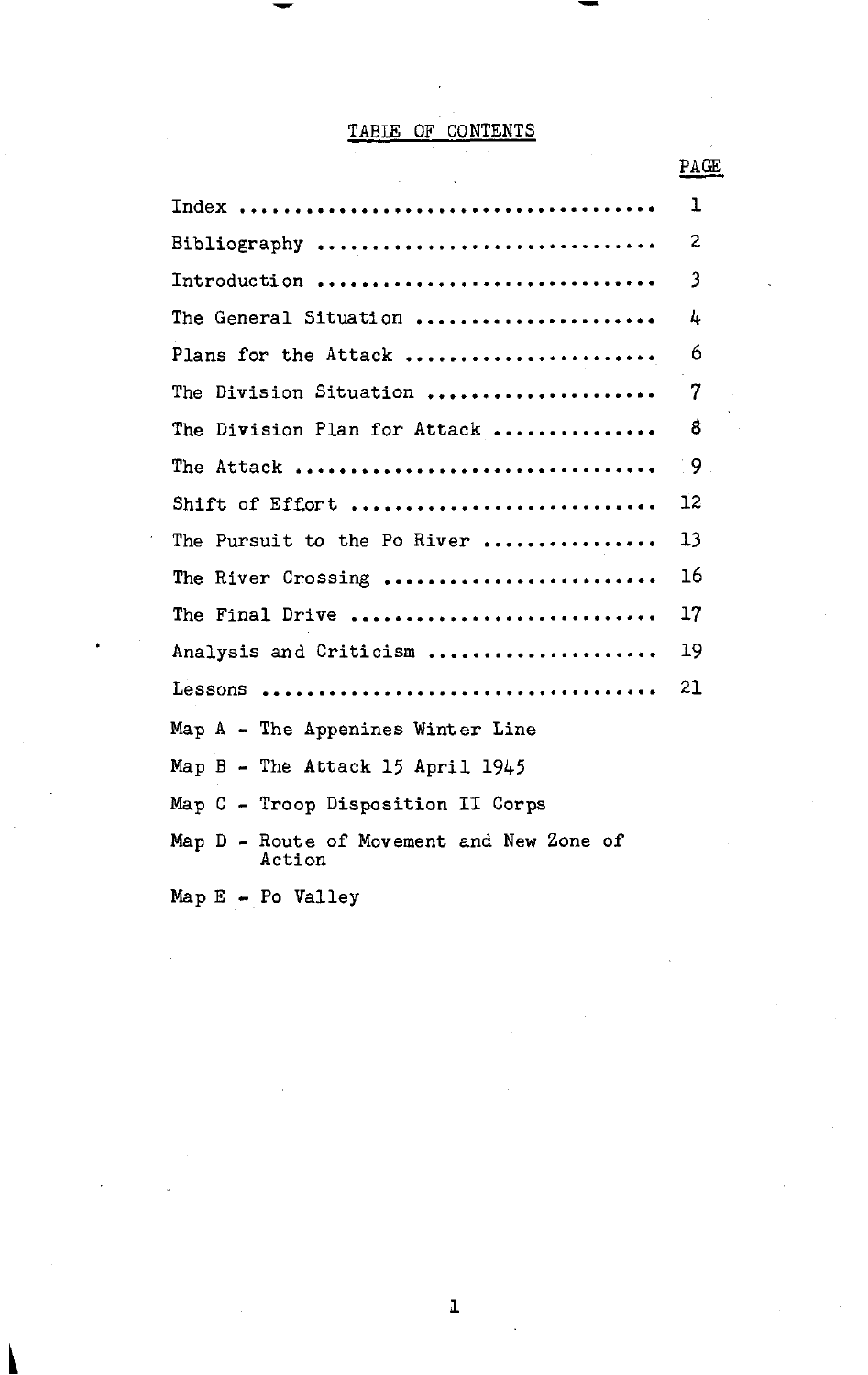# BIBLIOGRAPHY

| $A - I$ | Operations in Sicily and Italy (July 1943 to<br>May 1945) Department of Military Art and<br>Engineering, US Military Academy, West Point,<br>$N. Y. 1945$ (TIS Library) |
|---------|-------------------------------------------------------------------------------------------------------------------------------------------------------------------------|
| $A - 2$ | Fifth Army History, Part VIII<br>US Army, Fifth Army (TIS Library)                                                                                                      |
| $A-3$   | Fifth Army History, Part IX<br>US Army, Fifth Army (TIS Library)                                                                                                        |
| $A - L$ | The Blue Devils in Italy<br>By John P. Delaney (Personal possession of<br>author)                                                                                       |
| $A - 5$ | 19 Days from the Appenines to the Alps<br>US Army, Fifth Army (TIS Library)                                                                                             |
| $A - 6$ | Americans (Story of the 442nd Combat Team)<br>By Orville C. Shirey (TIS Library)                                                                                        |
| $A-7$   | We Were There<br>Headquarters 88th Infantry Division, Italy<br>(Personal possession of author)                                                                          |
| $A - B$ | History of 313th Engineer (C) Battalion<br>Headquarters 313th Engineer (C) Battalion, Italy<br>(Personal possession of author)                                          |
| $A - 9$ | Finito<br>Headquarters, 15th Army Group, Italy<br>(Personal possession of author)                                                                                       |
| $A-10$  | Direct Support<br>Headquarters 338th Field Artillery Battalion, Italy<br>(Personal possession of author)                                                                |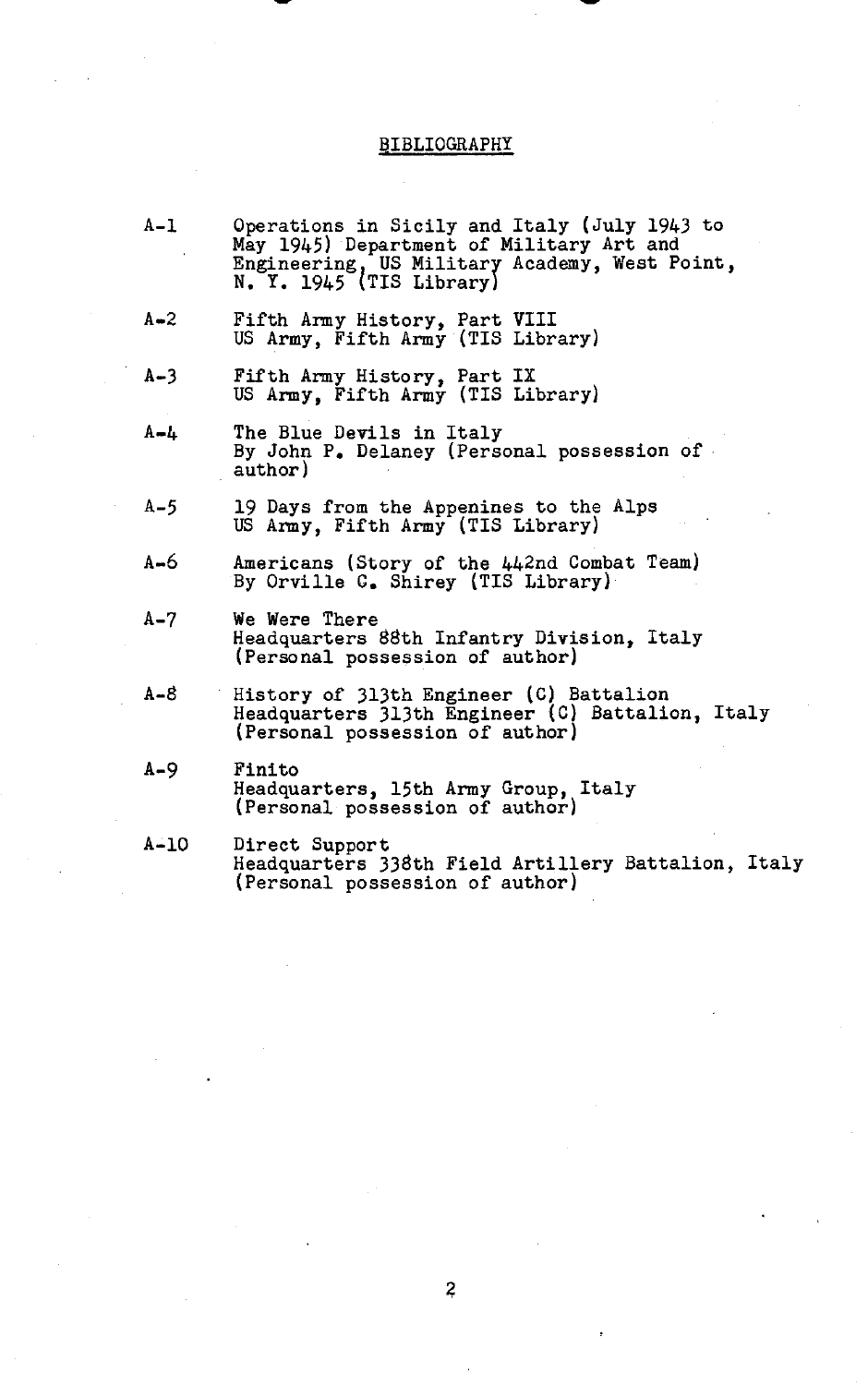#### THE OPERATION OF THE 88TH INFANTRY DIVISION IN THE PO VALLEY CAMPAIGN 15 APRIL-2 MAY 1945 (PO VALLEY CAMPAIGN) (Personal Experience of a Division G-4)

#### INTRODUCTION

This monograph covers the operations of the 88th Infantry Division in the breakthrough of the German winter line in the Appenine Mountains just south of Bologna, and the Po Valley exploitation during the Po Valley Campaign 15 April to 2 May ' 1945.

In order for the reader to properly understand and evaluate this operation it is necessary that he have some knowledge of past events leading up to this offensive.

The 88th Division was an all-selective service division and, as such, was the first to be used against the enemies of the Allies. A large percentage of its officers were Officer Candidate School graduates. After its training at Oklahoma and Louisiana, it was shipped overseas to Africa, thence to Italy. The division as a whole received its initial indoctrination to combat in a defensive sector along the Garigliano River, west of Cassino, between 5 March and 10 May 1944. On 11 May 1944 at 2300 hours it took part in the main Fifth Army offensive. During this offensive the Gustav Line was broken; junction of Fifth Army's main front and the Anzio Beachhead occurred; Rome fell; and the Gothic Line was smashed.

The offensive rolled to within nine miles of Bologna where the whole Fifth Army bogged down. Due to rain and heavy traffic the bottom fell out of all road nets within the Army's zone; troop units were in extremely poor condition to carry the offensive into the Po Valley; Army supply points could not move up within a reasonable supporting distance of front line

 $\overline{\mathbf{3}}$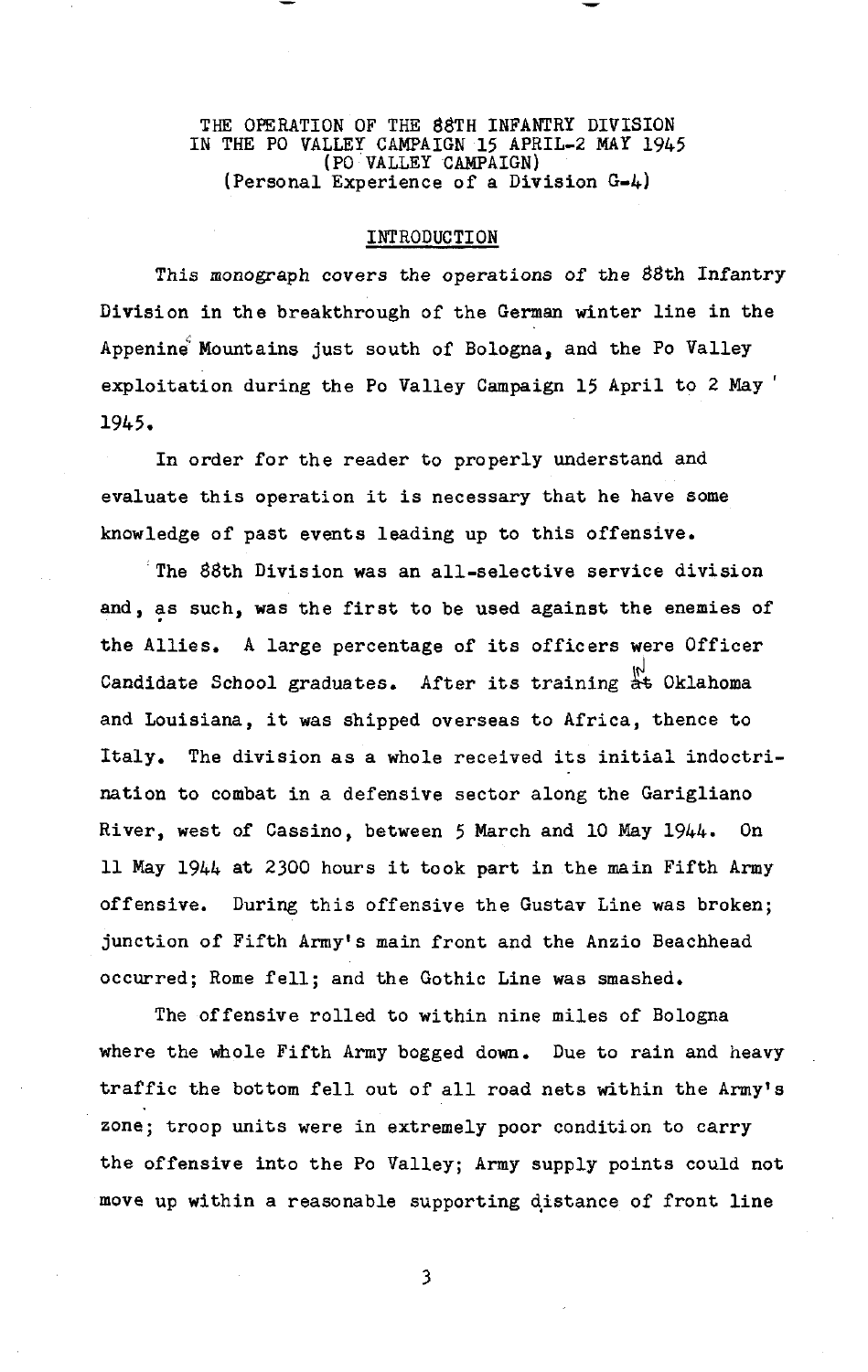divisions; no replacements were available for the now understrength divisions; and the Army's right flank was exposed for approximately twenty miles. (1) The divisions on the front line used mule trains to accomplish supply and evacuation to subordinate units. Supply and evacuation trails became impassable to the mule trains as the weight of the mules forced the animals to go belly deep in mud. The animals would then have to be destroyed after the loads were transferred to other mules.

About twelve (12) miles south of Bologna the 349th Infantry had taken Mt. Grande, which was the most critical terrain feature along the Fifth Army's front. (2) This point afforded the holder observation on all terrain within twenty miles, including the city of Bologna. This terrain feature was difficult to take and extremely difficult to retain since it afforded the enemy direct observation on our zone of action.

Late in October 1944, orders were received from I1 Corps to "hold up" and the division prepared to take up a defensive position. **(3)** 

The 88th Division was relieved in this sector by troops from the British Eighth Army. This shift in troops was brought about by a change in the boundary between the Eighth and Fifth Armies.  $(4)$  The division was then ordered to Montecatini-Terme for a ten (10) day rest period. (5)

#### THE **GENERAL** SITUATION

The winter line ran generally northeast from Massa on the In CENERAL SITUATION<br>
THE GENERAL SITUATION<br>
The winter line ran generally northeast from <u>Massa</u> on the<br>
Ligurian Sea to Ravenna on the Adriatic Sea. (See Map A) The<br>
Fifth Army left flank was hinged on the Ligurian Sea a THE GENERAL SITUATION<br>The winter line ran generally northeast from <u>Massa</u> on the<br>Ligurian Sea to Ravenna on the Adriatic Sea. (See Map A) The<br>Fifth Army left flank was hinged on the <u>Ligurian Sea</u> at Massa<br>(1) A-2 p. 21; (1) A-2 21; (2) Personal knowledge; **(3)** A-7 p. **\$0;** (4) Pres. Know;  $(5)$  A-4 p. 162.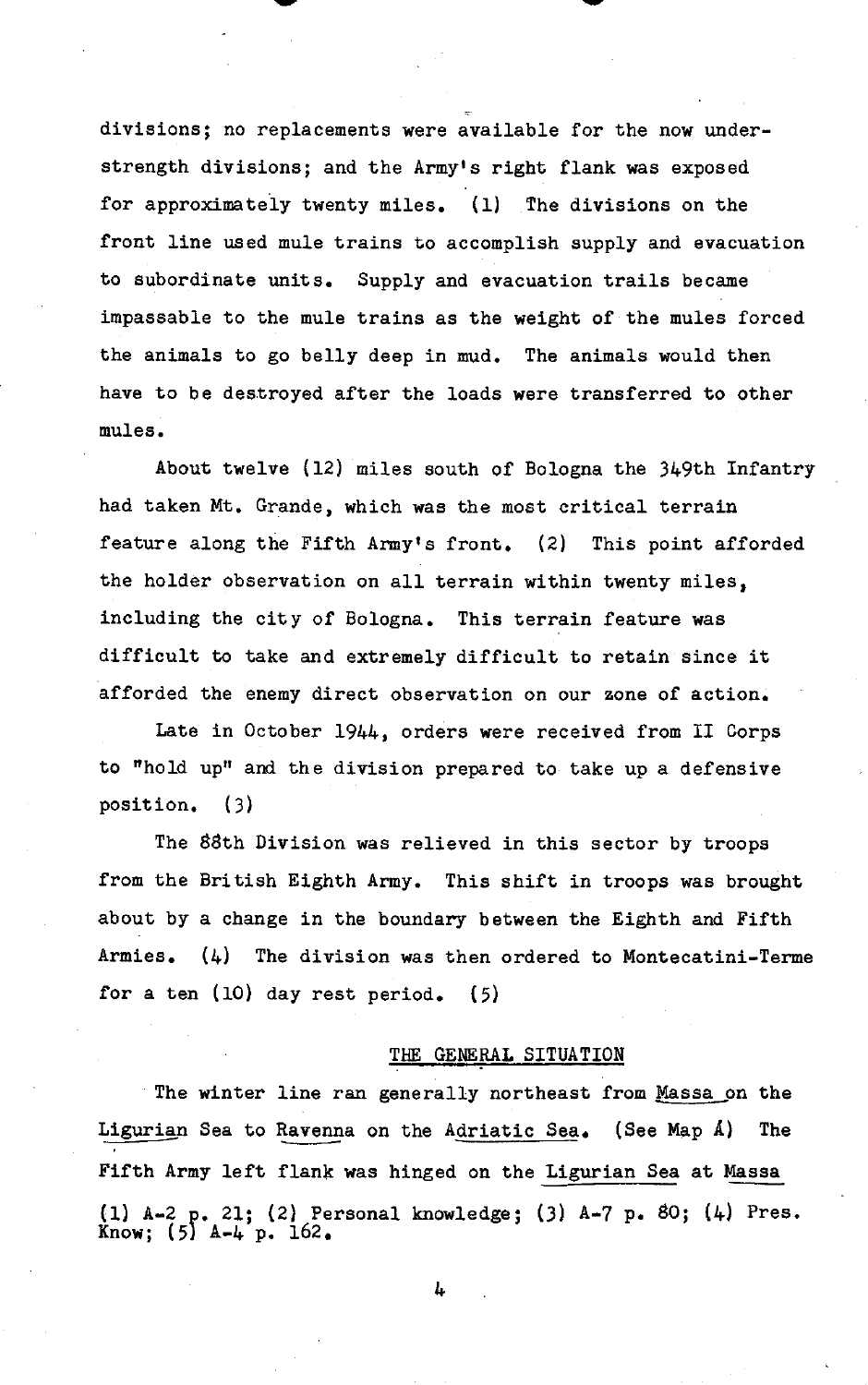with the right flank in the Appenines about twelve miles south of Bologna. At this point the British Eighth Army took up.

The Fifth Army's left flank was not a threat to the enemy but rather followed up the enemy withdrawal, keeping pressure on him in so doing. (6) This allowed the enemy to man his , defenses in this sector with a minimum of units. (7) The right flank of the **I1** Corps zone of action was opposed by nine (9) German Divisions, none of which were at full strength. **8)** These divisions had the primary mission to occupy the prepared positions south of Bologna and stop the Fifth Amy's threat which was directed at entering the Po Valley. During the following months the defenses in this sector were built up considerably. (9)

Both friendly and enemy patrols were active during the cold winter months that followed. (10) The patrols supplied a steady stream of information, such as identificatipn of units, locations of strongpoints, mine fields and capture of many prisoners of war. (11)

Air reconnaissance reports and aerial photographs told us that the Germans were prepared to fight to a finish south of Bologna, and that positions had been prepared along the **Pa**  River and Adige River line to allow the enemy two succeeding lines on which they could fall back when the Allies decided to attack. **(12)** 

In order to improve the positions along the Fifth Army front the recently arrived 10th Mountain Division was ordered to attack and capture Mt. Belvedere, a key feature which dominated Highway 64 to Bologna and the surrounding area. (U) This action took place in February. (6) A-2 p. 8; (7) A-2 p. 8; (8) A-2 p. 8; (9) A-3 p. 14;<br>(10) A-9 p. 5; (11) A-9 p. 5; (12) A-3 p. 16 (13) A-9 p. 7.

 $\overline{5}$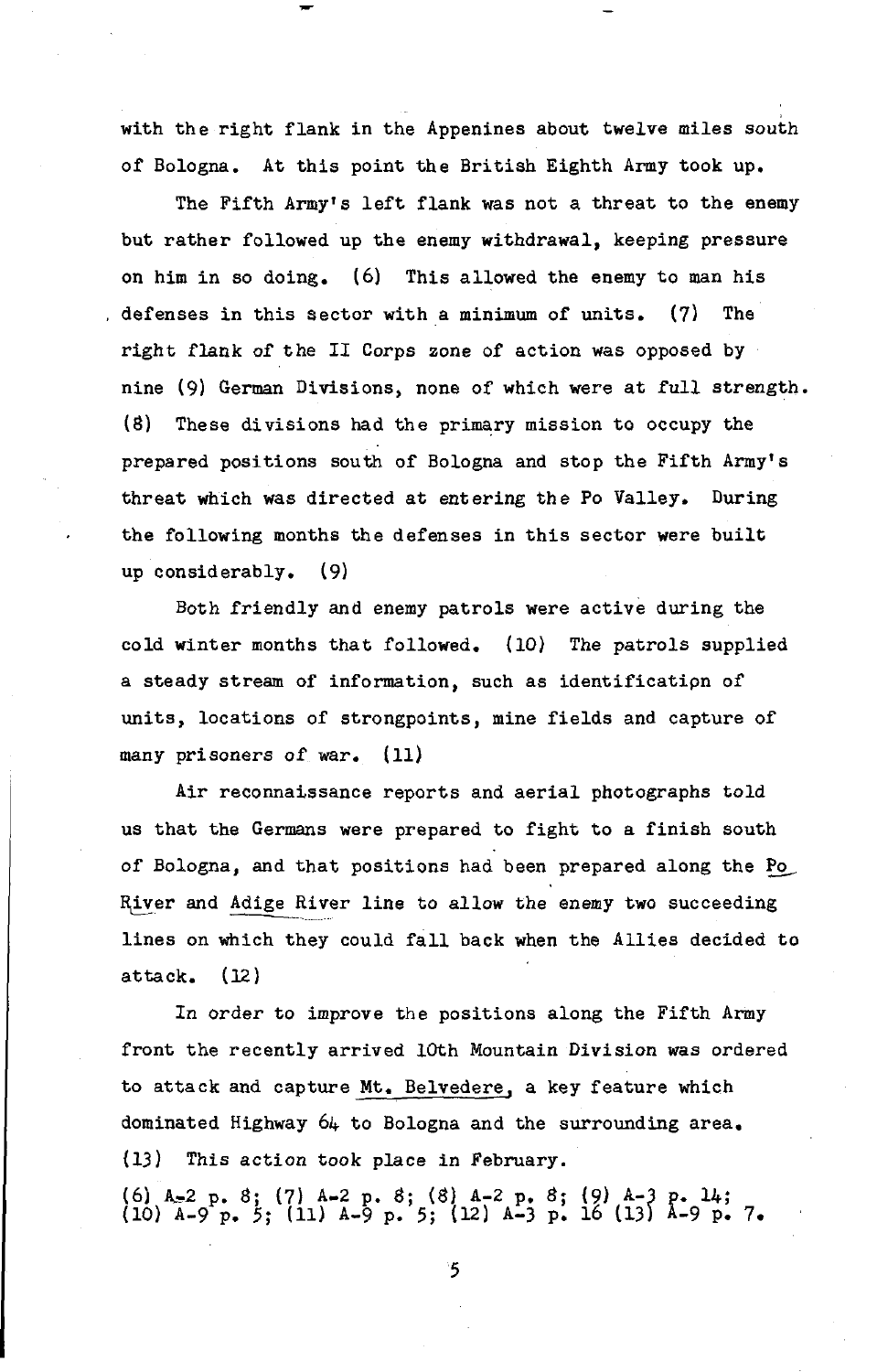## PLANS FOR THE ATTACK

The spring offensive was designed to destroy the Axis Armies in Italy. Lines of action were limited to the 15th Army Group. There were three routes of communication to the Po Valley - Highways  $12$ ,  $64$  and  $65$ . The American Fifth Army was in a position to open up all three routes of communications to the Po Valley. It was decided that it would make the main effort. **(U+)** The attack was divided into three phases. Phase was in a position to open up all three routes of communicat<br>to the Po Valley. It was decided that it would make the ma<br>effort. (14) The attack was divided into three phases. P<br>I was for the Eighth Army to capture Bastia an attack northwest in order to isolate Bologna, while the Fifth Army was to debounce into the Po Valley via Highways 64 and 65 and either isolate or capture the City of Bologna. Phase 11 was to encircle and destroy all enemy forces south of the Po and either isolate or capture the City of Bologna. Phase II<br>was to encircle and destroy all enemy forces south of the Po<br>River. Phase III was to cross the Po River, capture Verona<br>and destroy the Adige River line defenses. and destroy the  $\frac{\text{Adige River line}}{\text{diver}}$  defenses. (15)

The Fifth Army's plan of attack was to attack with I1 and IV Corps abreast. However, in order to obtain full support from the Air Forces they would not both attack simultaneously. The IV Corps would attack with the 1st Brazilian Division, 1st Armored and 10th Mountain Division abreast. The Brazilian Division having the mission of securing IV Corps left flank. (16) The I1 Corps **was** to jump off twenty-four to forty-eight hours after IV Corps, with the 6th South African Armored, 88th, 9lst, and 34th Infantry Divisions abreast and was to make the main effort. (17)

A scramble plan was put into effect on 1 April 1945 in order to deceive the enemy. The plan was to give the enemy the impression that I1 Corps with the 85th and 88th Divisions was moving to the Eighth Army sector and that IV Corps had taken over the Fifth Army front. (18) In conformance with (14) A-9 p. 9; (15) A-3 p. 18; (16) A-5 p. 24; (17) Personal knowledge;  $(18)$   $A-3$   $p. 25$ .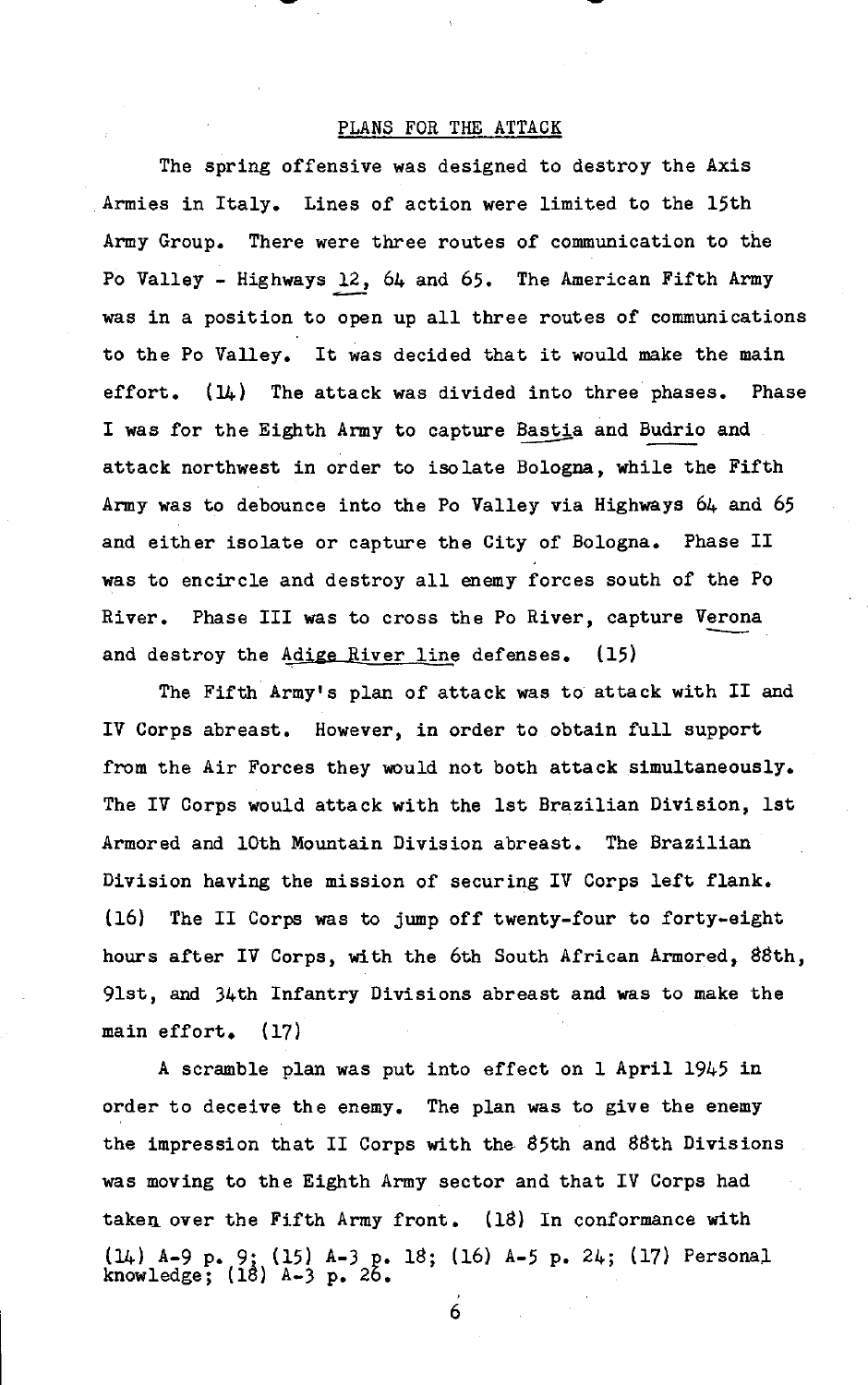this plan the 85th and 83th Divisions were blacked out; that is, all insignia and vehicular markings were removed. At this time both divisions were in reserve, the 85th in Army reserve and the 88th in I1 Corps reserve. (19)

#### **THE** DIVISION SITUATION

Early in March the 88th Division was ordered to a rest, rehabilitation and training area near Florence. (20) While in this area a strenuous training program was undertaken; replacements received to bring the division to full strength plus ten per cent; vehicles and equipment were exchanged and rehabilitated; and artillery units went to calibration areas. (20) On 1 April the division was blacked out and units of the division were ordered to move to various locations along the Allied lines in compliance with the Army deceptive plan. Radio stations of the division were closed down in the Florence area, moved with troop units, and set up using dummy traffic. On 5  $\mathcal{L}$ <sup>0</sup>, *3*  $\mathcal{L}$ April the division moved to its assigned zoneand by 10 April had completely closed into its sector west of Highway 65. This move took place under cover of darkness under a screen provided by the 9lst and 34th Divisions. (21)

The 9lst Division was on the right of the 88th and the 6th South African Armored Division on the left. (22)

The terrain to the front of the division was extremely difficult. Furcoli Ridge, Monterumici, and Mount Mario lay in its sector which were three of the strongest fortified positions along the line and they blocked Highway 65. (23) These features were defended by the German 8th Mountain Division along with Mt. Sole in the 6th SA Armored Divisions zone on the left, and Mt. (19) A-3 p. 26; (20) .Personal knowledge; (21) A-4 **p.** 191; (22) A-4 **9.** 191; (23) A-3 p. 67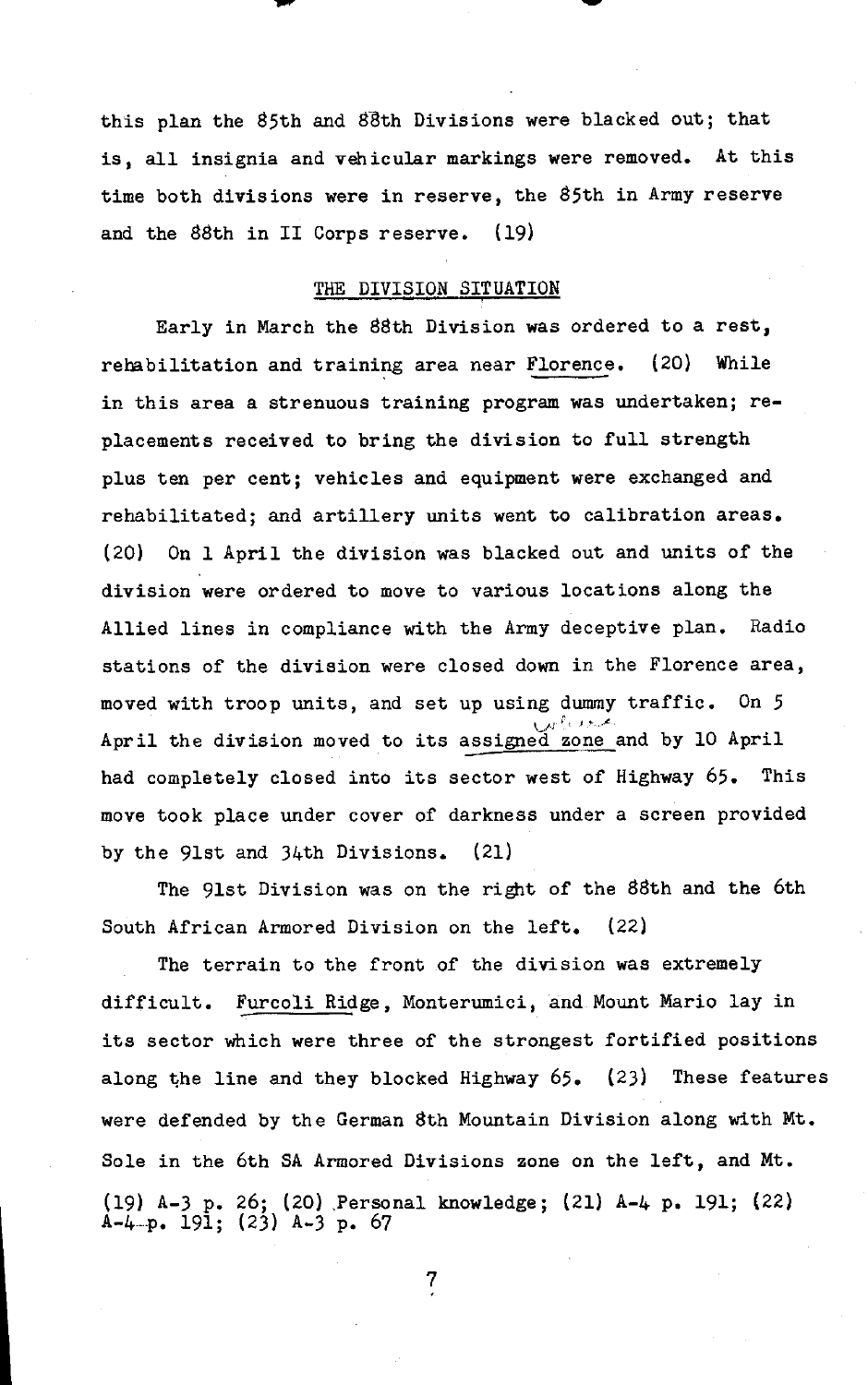Adone in the 9lst Division sector on the right. (24)

#### **THE** DIVISION PLAN FOR ATTACK

The division sector was occupied by the 349th Infantry on the left and 350th Infantry on the right with each regiment having attached one reinforced 4.2 mortar platoon of the 100th Chemical Mortar Battalion and supported by one platoon of "A" Company, 432nd AAA AW Battalion. Company "C", 757th Tank Battalion, less one platoon and one platoon of 804th Tank Destroyer Battalion were attached to the 349th Infantry. The remaining platoon of tanks and Company "C", 804th Tank Destroyer Battalion (-) were attached to the 349th Infantry. The reserve unit was the 351st Infantry. (25) (See Map B)

The two front-line regiments were to attack abreast with the 349th Infantry having as their objective Furcoli Ridge, thence along the ridge to the slopes of Monterumici. The 350th Infantry's objective was Mounterumici and was to support by fire from the south the 9lst Division's attack on Mt. Adone. After the capture of Mt. Adone, the 350th Infantry was to relieve the 9lst Division on their objective. (26) When the 349th and 350th Infantry had taken their objectives and had relieved the 9lst Division on Mt. Adone, the 350th Infantry was to attack north and take Mt. Mario and in so doing would squeeze out the 349th Infantry. The 88th Division was to swing left and pinch out the 6th SA Armored Division which would then revert to Army reserve. The 6th SA Armored Division would be relieved by two regiments of the 88th Division. (27) This was planned in order to have the armored division to. exploit the breakthrough once a foothold had been taken on the Po Valley.  $(28)$ ,

(24) Personal knowledge; **(25)** A-3 p. 67; (26) Personal knowledge; (27) A-5 p. 34; (28) Personal knowledge.

 $\boldsymbol{8}$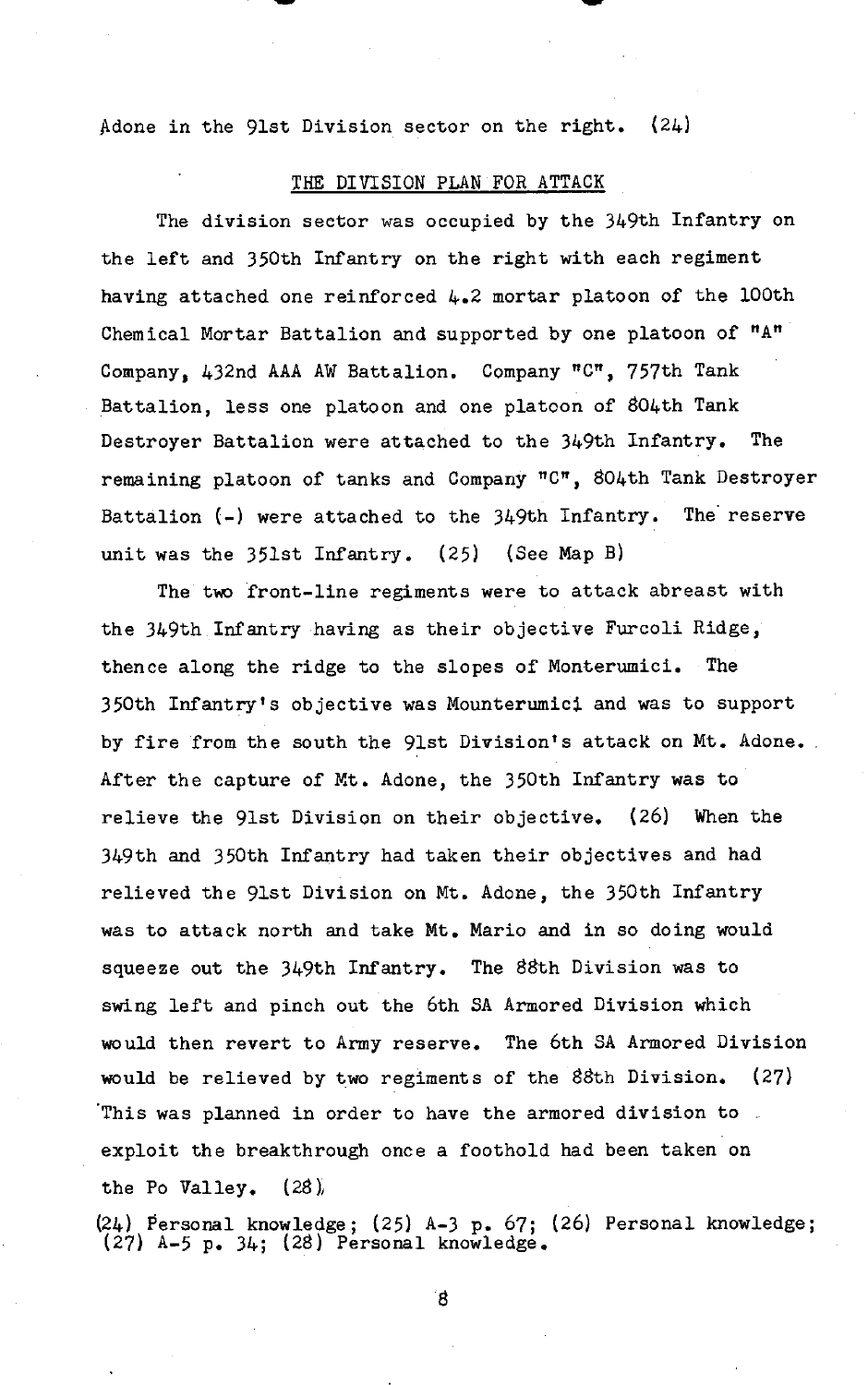Two phase lines were set by I1 Corps. The Brown phase line was the squeeze-out of the 349th Infantry and the Black phase line was set at Praduro where the 6th SA Armored Division would revert to Army reserve. (29) (See Map **C)** 

Artillery and air support were planned. Air support was to knock out enemy strong points in the rear of the enemy positions; however, there would be no artillery preparation in order to retain the secrecy as to the time of attack. (30)

#### THE ATTACK

On the night of 14-15 April the screening force from the 91st and 34th Divisions was relieved by troops of the 88th Division. (31) All **day** of 15 April was quiet except for last minute preparations and the Air Corps which flew many preplanned missions along Highway 64 and 65. (32) / Rover Pete, the close support dive bomber, was extremely active **all** day long. Late in the afternoon Mt. Sole in the 6th SA Armored Division's zone was given a thorough going over. (33)

At 2230, 15 April the 349th and 350th Infantry jumped off, supported by the Division and Corps Artillery. (34) Although the Armored Division had success in capturing Wt. Sole on the left, neither the 88th nor the 9lst Division on the right encountered much success, but rather were pinned down at every movement. Consequently, at daybreak both divisions were caught out in the open with the enemy having direct observation on their positions. (35) Elements of the 3l+9th Infantry had been in Furcoli but found it untenable due to fire from the caves above. At 0760 however, the 349th Infantry had one company in the Furcoli area moving eastward. (36)

(29) A-5 p. 34; (30) Personal knowledge; (31) A-4 p. 192. (32) A-4 p. 192; (33) A-3 p. 66; (34) Personal knowledge; (351 Personal knowledge; (36) A-3 p. 69.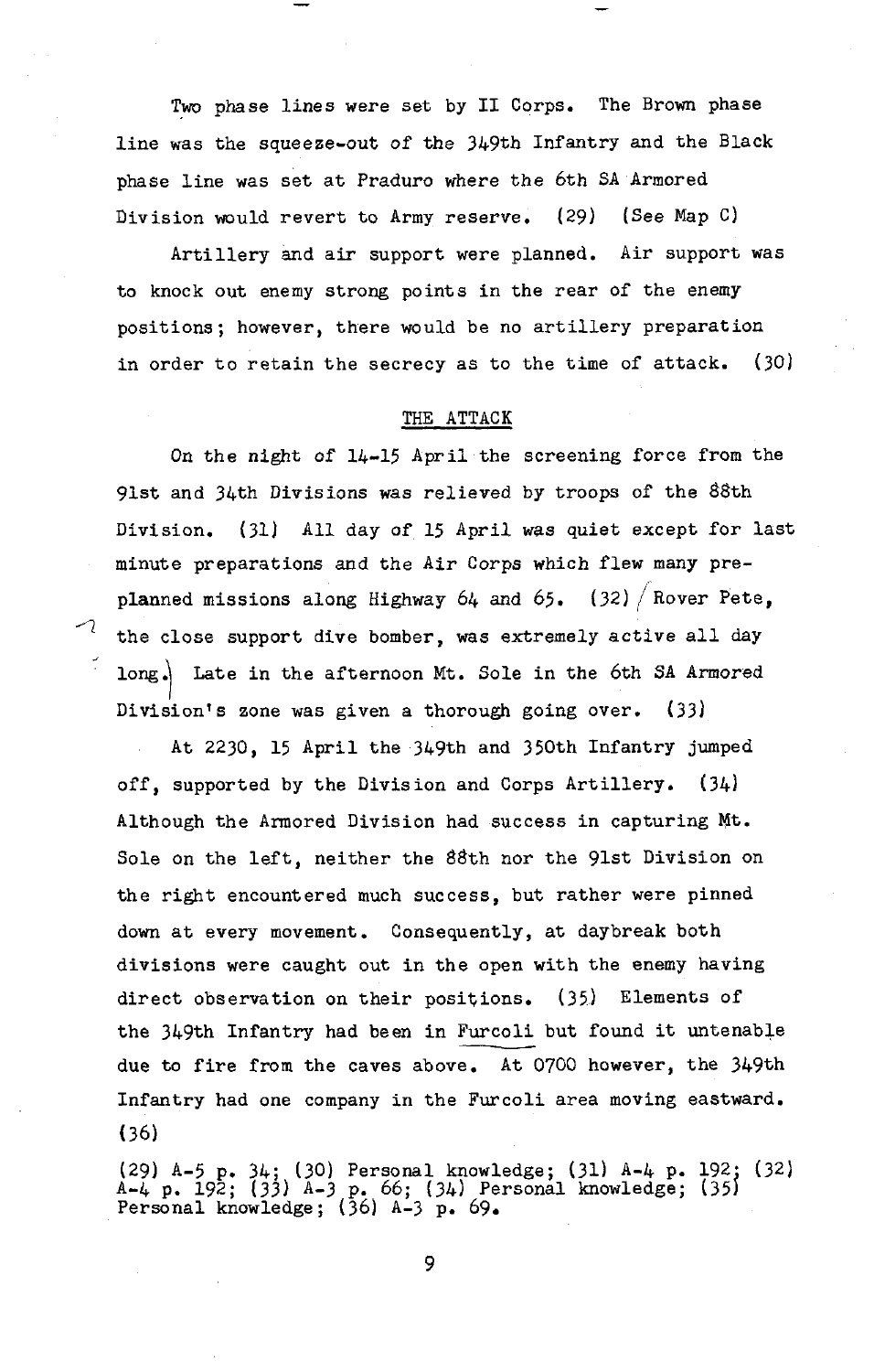The 350th Infantry attacked toward Monterumici with one battalion and the 2d Battalion moved to within supporting distance of Mt. Adone. At daybreak the regiment had some troops on the saddle north of Monterumici but were held down due to the inability of the gist Division to take Mt. Adone. (37)

During daylight hours, 16 April, both regiments did their absolute best to accomplish their respective missions with little success. The 349th Infantry had elements of three companies at different times on the ridge northeast of Furcoli but were repelled on each occasion, suffering heavy casualties and elements were surrounded and taken prisoner. The 350th Infantry succeeded in getting one battalion on the forward slopes of the ridge southwest of Mt. Adone and four companies of one battalion up against the defenses of Monterumici. Late in the afternoon both regiments help up temporarily in order to reorganize. (38) During the day tanks and tank destroyer units had been literally pouring round after round into the caves of Montermuici. After their fires would lift, infantry would make another assault, but the Germans would again man their weapons to repell the attack.  $(39)$ 

Throughout the night of 16-l7 April assault after assault moved forward, each time trying to **take** the objectives from a different direction. Both regiments used maneuvering elements, however little gain was made in the Division sector. Each assault did manage to reduce some of the enemy strongpoints and inflict casualties which the enemy could not very well afford. (40) Shortly after daybreak the 350th Infantry reported that the 1st Battalion had taken the small town of **(37)** A-3 p. 69; (38) Personal knowledge; (39) Personal knowledge; ( **17)** A-3 p. 69; ( 38) Person<br>(40) Personal knowledge.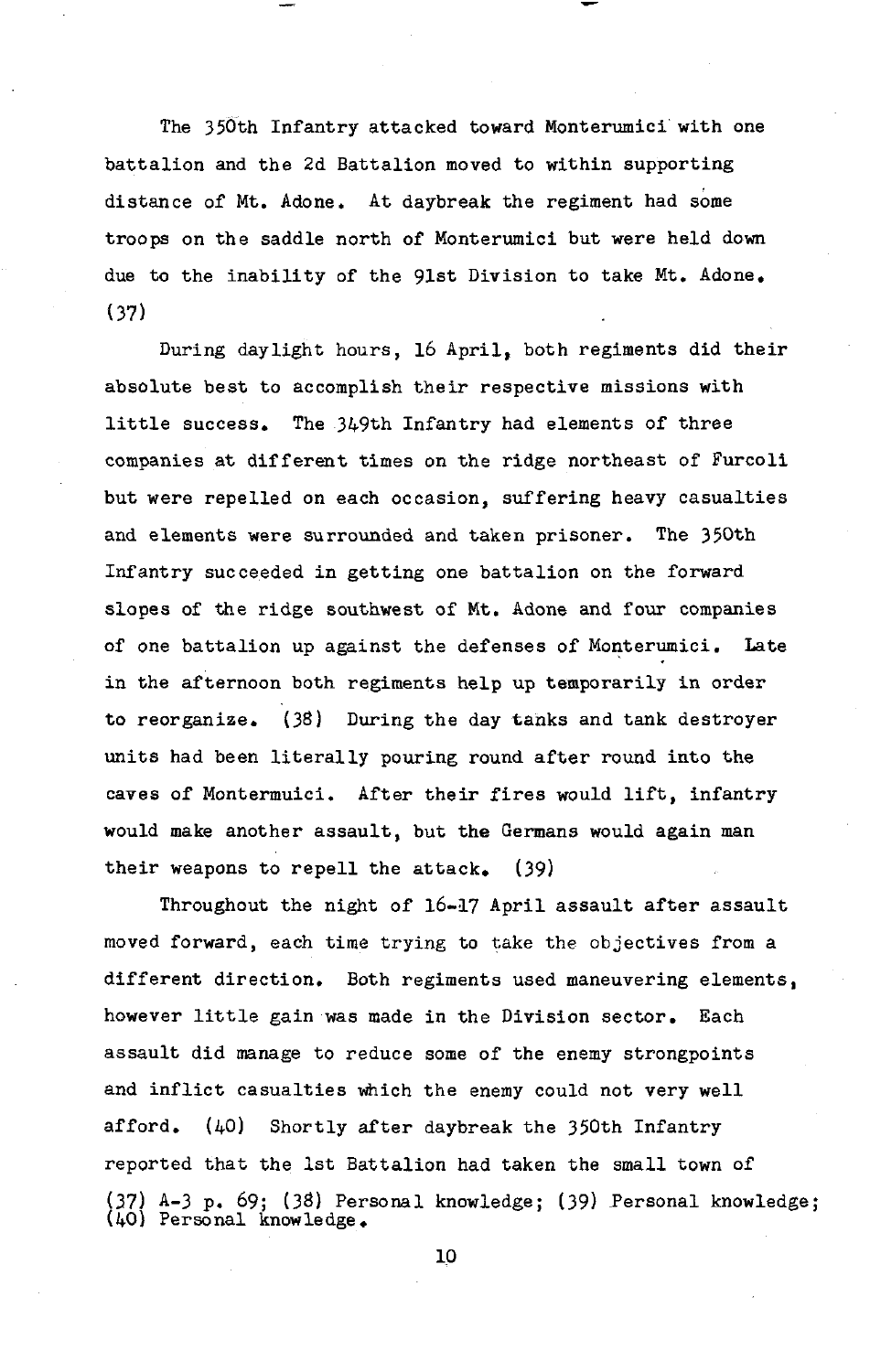Di Sopra. Later they reported that one company was in the cemetery beyond which was the key enemy position. It was in the cemetery that the major portion of G Company, 350th Infantry *\I* was taken prisoner during the night. (41) At 0910 the 350th Infantry had four companies dug in on top of Monterumici after thirty-six (36) hours of continually hard fighting. Their position now was excellent for supporting the 9lst Division in their mission to take Mt. Adone although the Germans had direct observation on the positions.  $(42)$ 

 $e_{\chi}$  ;

 $\zeta_{\mathfrak{p i}}$  . **A** :

> The 349th Infantry had practically no success during 17 April. At dusk the regiment was practically in the same positions as it held in the early morning with minor exceptions. (43) The 88th Cavalry Reconnaissance Troop was attached to the 349th Infantry and at 180300 April, relieved the 3d Battalion. (44) The 3d Battalion had been employed on the left portion of the regimental sector with little success gained toward its objective. (45) At daybreak the 3d Battalion passed through the 1st Battalion and at about 0955 reported the capture of Hill 427.  $(46)$  Hill 427 was an enemy strong-<br>point about midway between Furcoli and Monterumici.  $(47)$ point about midway between Furcoli and Monterumici. The capture of Hill 427 stabilized the division's front lines. The sector, being secure, assisted the 91st Division to take Mt. Adone which fell at 181000 April. (48) The German defenses south of Bologna had begun to crumble after a constant pounding by artillery, air support and the incessant assaults of infantry troops.

The strongpoints, Mt. Sole, Furcoli, Monterumici, and Mt. Adone, in the I1 Corps sector, all had been taken. (41) A-4 p. 194. (42) Personal knowledge; (43) A-3 p. 71; (44) A-4 P. 195; (45j 8-3 p. 70; (46) A-4 p. 195; (47) Personal knowledge ; **(46)** Personal knowledge.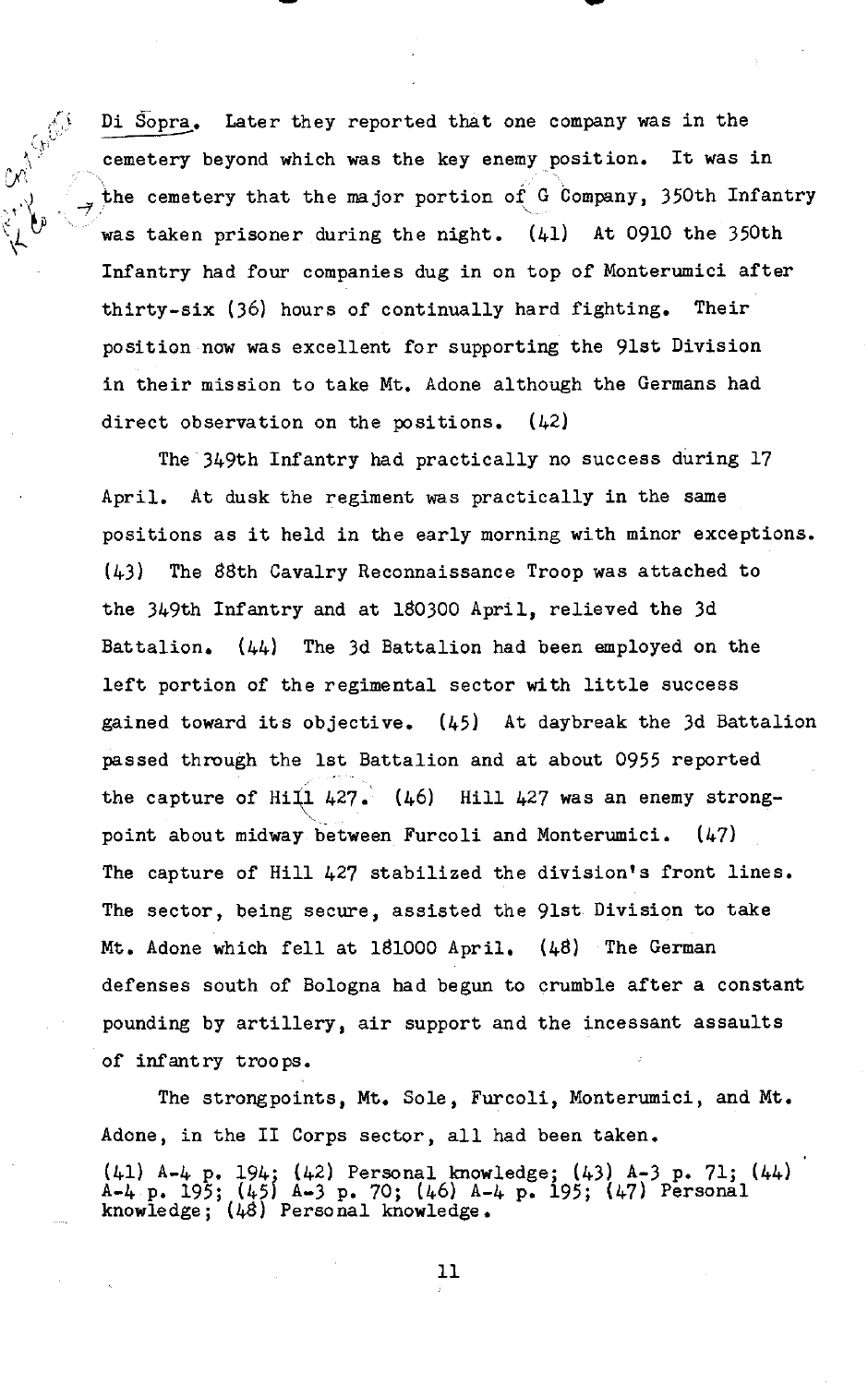The Mt. Adone hill mass, being the last and most important to the security of the zone of action of the 88th Division, allowed the two front-line regiments to move more rapidly. (49) Resistance amounted to little more than rear guard action. (50)

The 10th Mountain Division in the IV Corps sector to the west of Highway 64 had met with a great deal of success and had penetrated the enemy lines. This breakthrough had reached such a proportion that the 85th Infantry Division which was in Fifth Army reserve was released to IV Corps and in turn committed on 18 April on the Corps right flank. (51)

**I1** Corps, desiring to take advantage of the IV Corps penetration, swung its main effort to the left along the boundary, rather than continue up astride Highway 65. (52)

### SHIFT OF EFFORT

 $\mathcal{L} = \mathcal{L} \mathcal{L}$ 

 $\langle \ \rangle$ 

At 181025 April, twenty-five (25) minutes after the breakthrough of the defenses in front of the corps sector, I1 Corps ordered the 88th Division to move to a new zone of action on  $\mathbb{R}$  the Corps' left boundary rather than take over the 6th SA  $\frac{1}{\sqrt{2}}$  th<br>Ar Armored Division's sector as planned. (53) (See Map D) In order for the division to comply it was necessary that the 351st Infantry, in reserve, move immediately to the new sector and that the 350th Infantry speed up its relief of the 349th Infantry. The 350th Infantry was to go under operations1 control of the 91st Division. (54)

The division,  $(-)$  plus attached troops, moved across the rear of the 6th SA Armored Division zone, closing into the Vergato area within twenty-four hours and resumed the attack. (55) One (1) Quartermaster truck company was attached to the division so as to speed up the move.

(49) Personal knowledge; **(50)** A-3 p. 71; (51) Personal knowledge Personal knowledge; (53) A-5 p. 50; (54) Personal knowledge; Personal knowledge.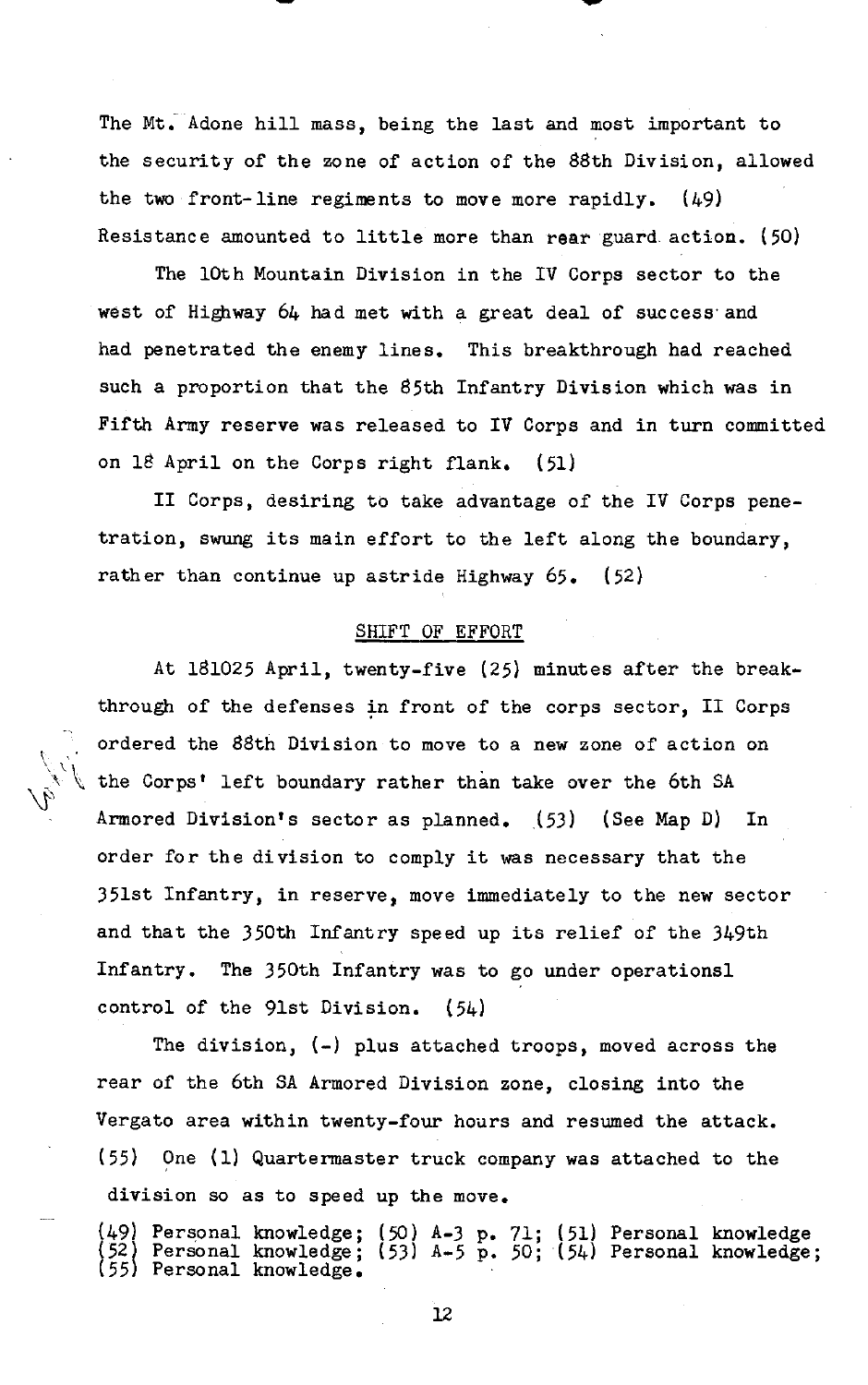- The 351st Infantry passed through the 338th Infantry of the 85th Division in an effort to take over its assigned sector. (56) The 351st Infantry in conjunction with the  $4/13$ FFR of the 6th SA Division planned a coordinated attack on Lagune Ridge, not knowing that the 337th Infantry of the 85th Division had taken the ridge the previous night. The consequence was a fire fight. (57) This action was caused by the fact that the 10th Mountain Division, farther west, had gone into the 85th Division's zone and in turn the 85th Division had gone into the **I1** Corps zone. This is further explained by the confusion that existed at the time. (58) It was finally corrected after the agreement was reached that 88th Division units would relieve in place any 85th Division unit was overtaken.

-,

h **\I** 

A small village about one  $(1)$  mile south of Gesso was the first real sign of enemy action in the new sector. The 351st Infantry with its 2d Battalion was held up by automatic weapons fire and 120-mm mortar fire. After a first attempt to assault the enemy dug-in positions had failed, tanks and X artillery supporting fires were brought to bear on the positions.<br>The second attempt proved successful and the enemy positions yielded 500 prisoners and 27 enemy dead. The division was now in a position to enter the Po Vallev.  $(60)$ The second attempt proved successful and the enemy positions<br>
yielded 500 prisoners and 27 enemy dead. The division was<br>
now in a position to enter the Po Valley. (60)<br>
THE PURSUIT TO THE PO RIVER

The terrain in the Po Valley was flat, rich, farm land. Highways and road nets were superior, unlike any encountered in Italy to this time. The Po River was the only large obstacle to overcome, although there were some irrigation ditches, canals and many rivers of much less importance -(56) A-3 p. **83;** (57) A-3 p. 83; (58) Personal knowledge; (59) A-4 p. 204; (60) A-3 p. 84.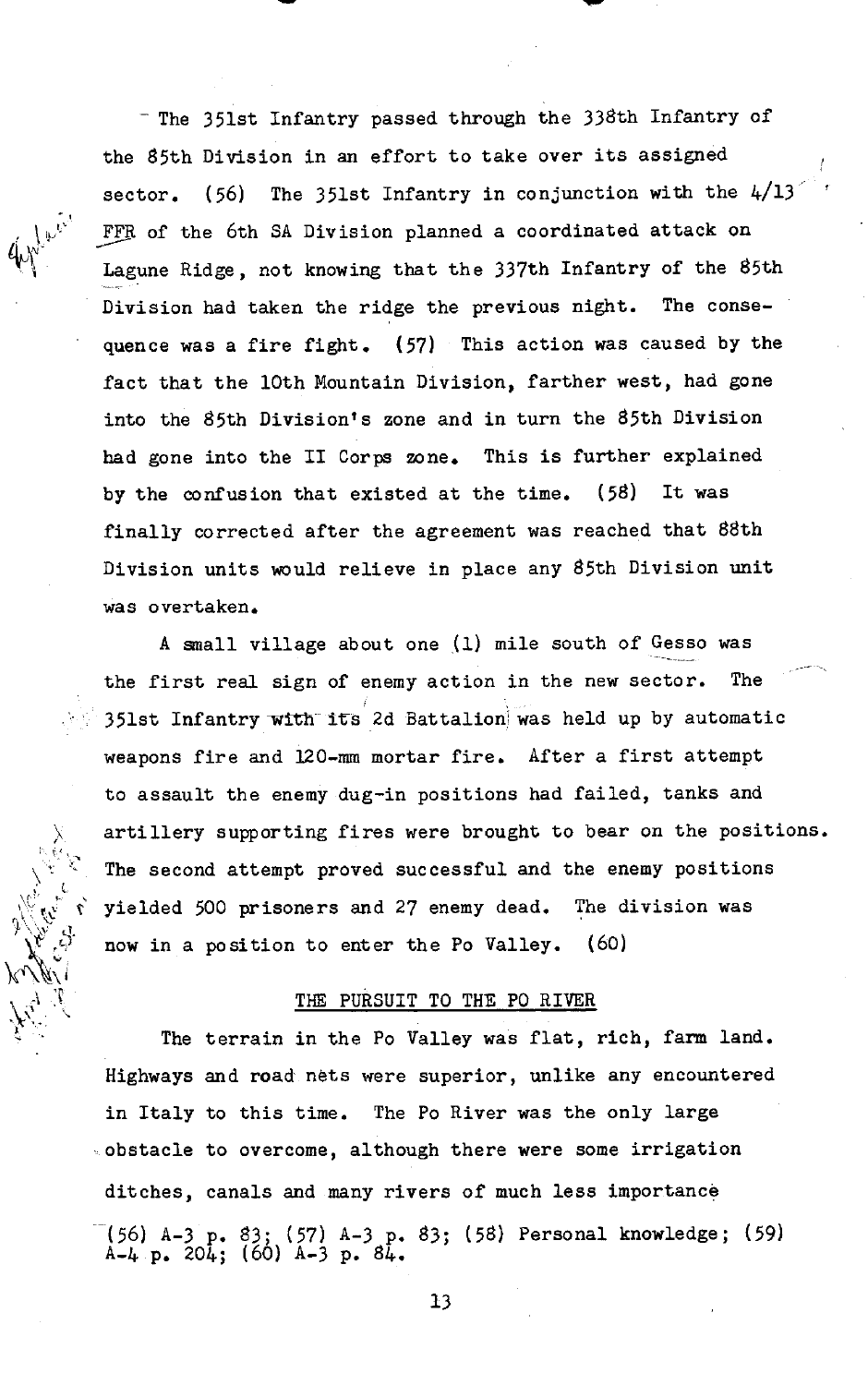than the Po, yet if defended, would prove to be of major importance. (61)

On 20 April 1945 the division came down out of the mountains, attacked northeast and cut Highway 9 west of Bologna. (See Map **E)** The 6th SA Armored Division on the right received a change in orders. Rather than being ordered into Amy reserve they were attached to **I1** Corps and given the mission of moving to the Corps'left boundary. This move was scheduled across the front of the \$\$th Division on Highway 9. (62)

The enemy resistance on the II Corps' left flank and IV Corps' right flank had been smashed. Units in this sector, 10th Mountain, 1st Armored, 85th, and 88th Divisions stepped up the speed of the advance. consequently, the movement of the 6th SA Armored Division did not go as planned. Instead, the Armored Division proceeded to cross in rear of the 88th Division's supporting troops. **I1** Corps had originally given the Armored Division road priority for this move but had later instructed the 88th Division that it had priority. The movement caused a traffic jam, with vehicles humper to bumper for approximately 10 miles. (62) What a wonderful opportunity for the German air corps had it been active.

For the next few days small villages and towns fell in rapid succession with enemy resistance consisting of rearguard action and sniper fire.

On 22 April the division was held up along the Panaro River line by small pockets of enemy troops. The enemy had blown all crossings of the Panaro River. Our troops crossed on a bridge that had not been completely demolished, east of Compasanto, after heavy artillery fires had been laid down on the enemy positions. (63)

(61) Personal knowledge ; (62) Personal knowledge ; (63) A-3 p. 104.

 $-14$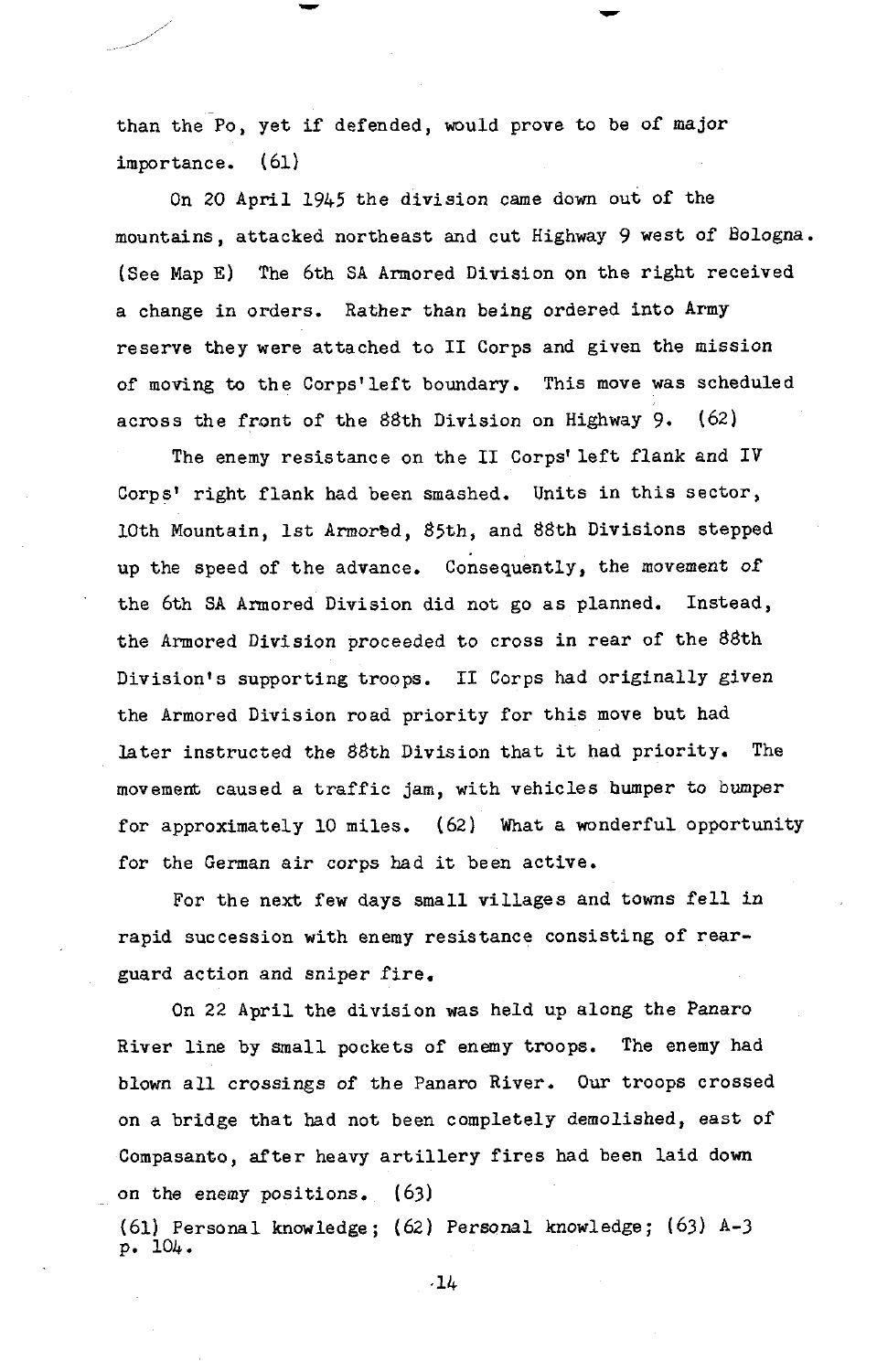of vilute The Commanding General, General Paul W. Kendall, knowing the importance of speed in this operation, kept constant and continual pressure on his regimental commanders in order to reach the Po River at the earliest possible date.  $(64)$ 

The speed with which the Infantry advanced brought the matter of supply into prominence. The operations of a tank, and a tank destroyer battalion, the constant shuttling of reserve battalions of front-line regiments, and the Division reserve regiment, required vast quantities of gasoline. (65) Fifth Army, seeing that the division transportation was overtaxed, attached a Quartermaster truck company to the Division. The ammunition requirements were light, however all units were required to keep up their basic loads. In addition, Fifth Army authorized Divisions to organize a provisional truck company using German captured vehicles. The reserve regiment of the Division was kept up by use of its own transport plus one provisional truck company. (66)

The biggest problem was one of evacuation of Prisoners of War. This was overcome by diverting transportation to the rear areas through the division PW enclosure. Every possible vehicle was used on this mission - even Corps, Army and Base transportation. Trucks were loaded with anywhere from eighty ' (80) to two hundred PWs, a 23-ton **6x6** carrying eighty (80).  $\begin{bmatrix} \sqrt{67} \ \frac{1}{2} & \frac{1}{2} \end{bmatrix}$ 

**<sup>1</sup>**,. On 23 April the 350th Infantry passed through the 351st *,!,I* .I' , Infantry with the assault elements now comprising the 349th and 350th Infantries. (68) **,. ,... ,... ,... ,... ,...**<br>The 349th Infantry having the 88th Reconnaissance Troop

**XJ** 

attached, organized a force consisting of the 2d Battalion, (&) Personal knowledge; (65) Personal knowledge; (66) Personal knowledge; (67) Personal knowledge; (68) **A-4** p. 207.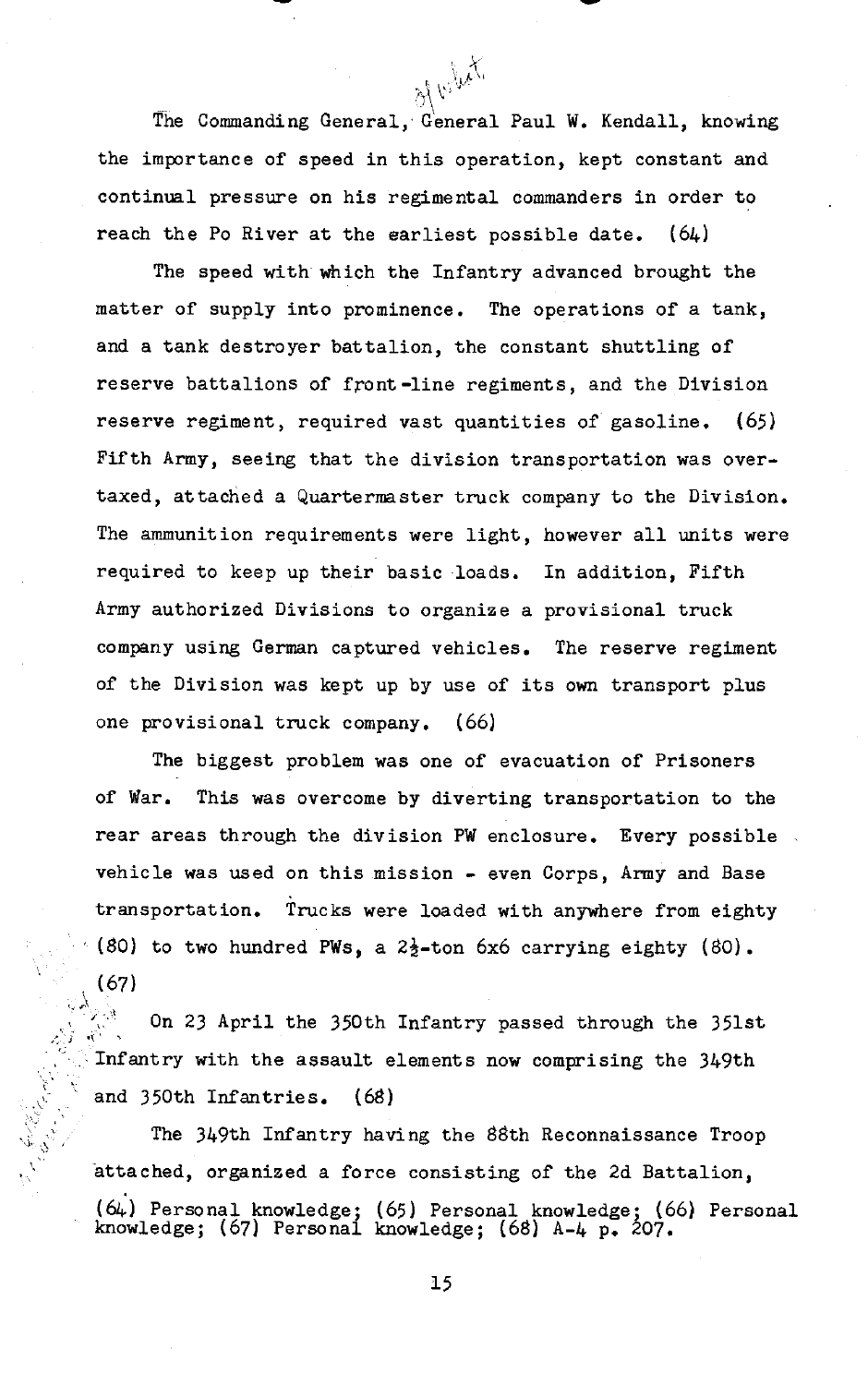one platoon of the Reconnaissance Troop, four tank destroyers and five tanks. (69) This force reached the Po River at about 232000 April and by 2330 hours the two assault regiments had closed on the south bank of the Po.

**i** 

The Air Force had been extremely active in the past week. The evidence of their operations could be seen everywhere along the south bank of the river. Literally thousands of pieces of equipment were strewn for miles along the river, some demolished, and others abandoned due to crossing sights being knocked out. (70)

#### THE RIVER CROSSING

The Po River averaged from a 1200 to 1500 foot wet gap with a sand bar of about one hundred fifty (150) yards extending on the north shore before a gradually sloping bank. The south bank was steep and the water was deep just off shore. On the far shore line lay the town of Ostiglia which was within the division boundary. Between our own Air Force and enemy demolition teams all crossings were demolished. (71) A railroad bridge which crqssed the river east of Ostiglia had been partially destroyed having only one span cut on one end. (72)

It was over this bridge that assault elements of the 351st Infantry moved shortly after noon on 24 April while artillery placed fire on the town of Ostiglia and by 1600 hours the 2d Battalion was across. (73) Elements of the 350th Infantry on the right had to cross in rubber reconnaissance boats and in captured enemy floating equipment.  $(74)$ The main body crossed in Dukws and alligators. (75) The two (69) A-3 p. 104; (70) Personal knowledge; (71) Personal knowledge; (72) Personal knowledge; (73) A-3 p. 116; (74)<br>Personal knowledge; (75) A-3 p. 116.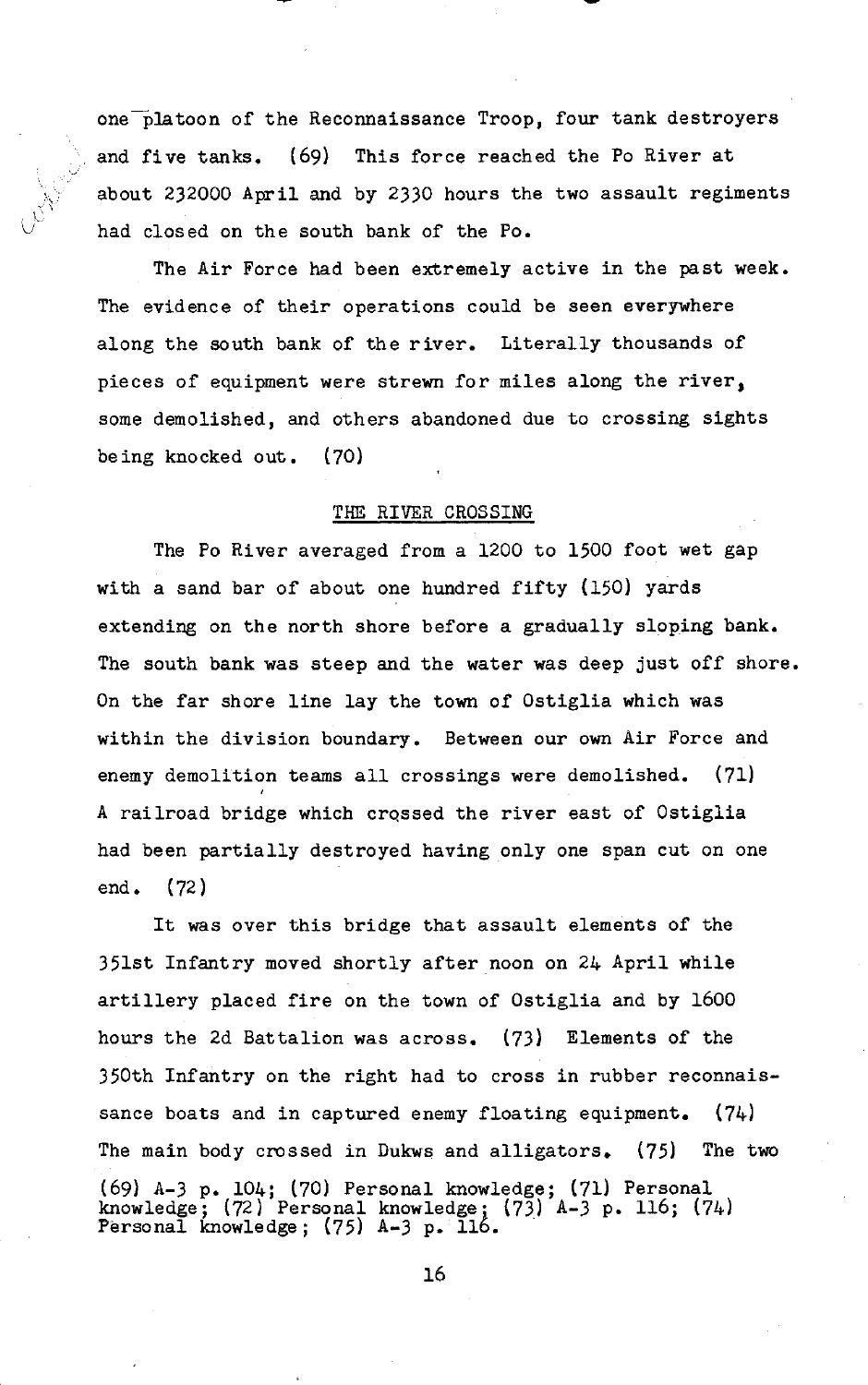assault regiments across were ordered to hold up for the night since no bridging was available to get supporting troops across in any great numbers. In the meantime however, light vehicles, 105-mm artillery pieces, and a few tanks were moved across on Dukws and on improvised rafts. (76) **A** three-day division supply of rations, gasoline, and ammunition were pushed across the river throughout the afternoon and night of **24** April **and** morning of 25 April. (77) The holdup of assault regiments also allowed the divisions on the right within the I1 Corps zone to close on the south bank of the Po River.

Elements of IV Corps had arrived at the river on 22 April. The bridging equipment which had been allocated to I1 Corps was diverted to IV Corps in order that they might cross without delay.  $(78)$  On 25 April the II Corps bridging equipment was assembled on the Po River and the I1 Corps, 19th Engineer (C) Group started errection. (79)

#### THE FINAL DRIVE

While the M2 Treadway bridge was being erected the assault regiments were reorganizing in preparation for the final drive to the Alps Mountains.

The mission of the 88th Division was to attack astride Highway 12 north to Verona which was about thirty-four  $(34)$ miles north of the Po River. (80)

On 250600 April the division jumped off with two regiments abreast, 350th on the left and 351st Infantry on the right. The troops were on foot since supporting tanks and vehicles were south of the river. In the late afternoon the tank elements joined the infantry after having crossed the river on the completed bridge. After an all-day march the 351st (76) Personal knowledge; (77) Personal knowledge; (78) A-3<br>p. 109; (79) Personal knowledge; (80) A-3 p. 166.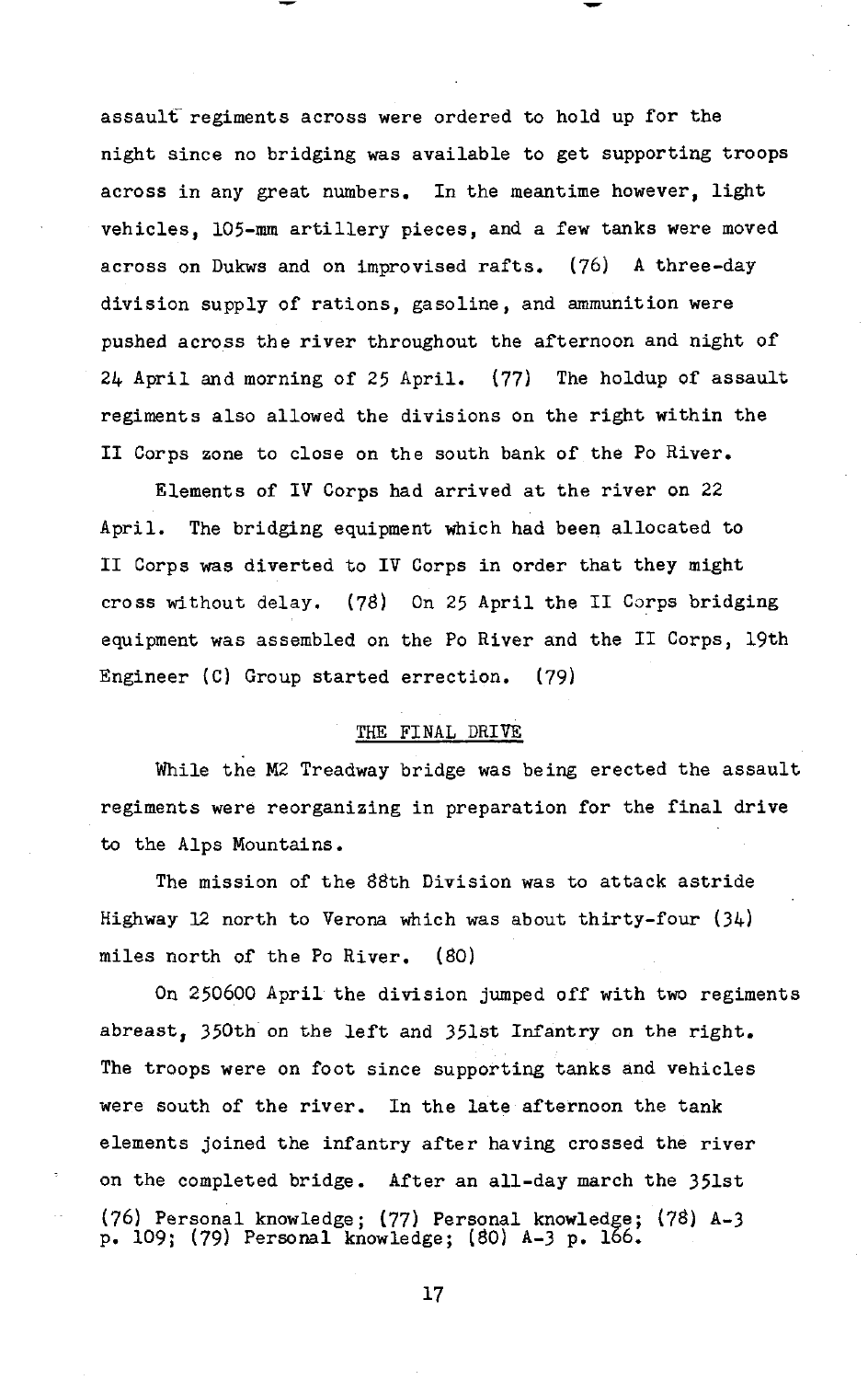Infantry was held up by fire from the rail yard on the southern perimeter of Verona. (81) The 10th Mountain Division of IV Corps moved up at 0600 on 26 April to assist in clearing the city.

The fall of Verona marked an important event in the war in Italy, for now the German army was split in two parts with no route of escape.

I1 Corps ordered a change in direction after taking Verona. The division was to attack east astride Highway **I1** to Vicenza, then north to Bassano, thereby blocking the only alternate route to the mountains and Brenner Pass. (82)

Along Highway 11 to the north and parallel to the highway were the foothills of the Italian Alps Mountains. Also along the highway were the main positions which made up the defenses of the Adige Line, the line to which the German Army hoped to retreat in the event it was evicted from its positions south of Bologna. (83)

The division crossed the Adige River via a partially destroyed railroad bridge which was in the sector of the 85th Division on the left. Within twenty-four (24) hours the 1st Battalion, 350th Infantry was fighting to take Vicenza.  $(84)$ After house to house fighting the city fell and the division attacked northeast toward Bassano, thence along  $\frac{\text{Highway}}{47}$  to Borgo and Trento. (85)

During the move from Verona across the foothills of the Alps Mountains along Highway 11, the rear elements were continually being attacked by remmants of German troop units trying to work their way north. As long as two days after front-line elements **had** passed an area, Germans were still (81) A-7, p. 88; (82) A-3 p. 118; (83) Personal knowledge;<br>(84) A-7 p. 90; (85) A-7 p. 93.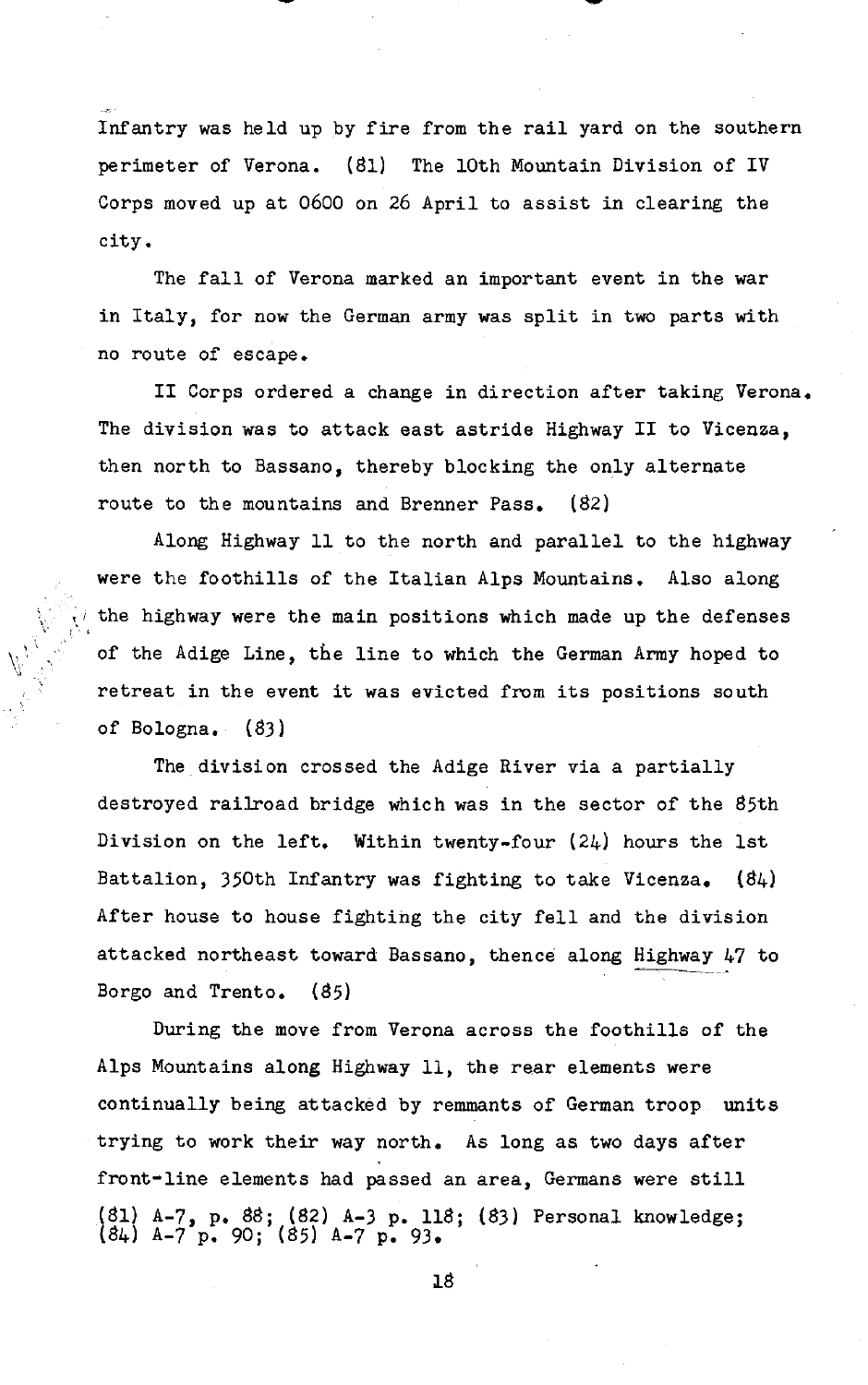infiltrating across Highway 11. It was not uncommon during night motor marches to find that German vehicles had filtered into the columns only to surrender at the destination. (86)

The 351st Infantry had advanced beyond Borgo when at 021400 May a small group of German officers came through the lines to advise Colonel Franklin P. Miller, the Commanding Officer, that the war was over and that both lines were to remain as they were at that moment until final surrender plans were put into effect. **(87)** 

Colonel Miller notified the Division Commander, General Kendal who in turn talked on the 'phone to the I1 Corps Chief of Staff. General Kendall was notified that no such arrangement had been made and that he should continue the attack. (88)

Upon resuming the attack, the 351st Infantry was stopped by heavy fire. The war went on for another four hours, four men being killed. In the meantime General Kendall talked to the Corps Chief of Staff again and asked him to get in touch with Fifth Army to insure that he was correct.  $(89)$ 

**At** 021800 May 1945 the Division Commander was informed that the information the group of German officers had told Colonel Miller, four hours previously, was correct. The war in Italy was over. (90)

#### ANALYSIS AND CRITICISM

In studying this operation, as a whole, it was in my opinion executed extremely well. The missions were carried out by the division in each instance far in advance of the time estimated by higher headquarters.

The first and basic criticism is that Fifth Army directed its main effort up Highway 65 after allowing the enemy six (6) (86) Personal knowledge; (87) A-4 p. 219 and Personal knowledge; (88) Personal knowledge; (89) Personal knowledge; (90) Personal knowledge.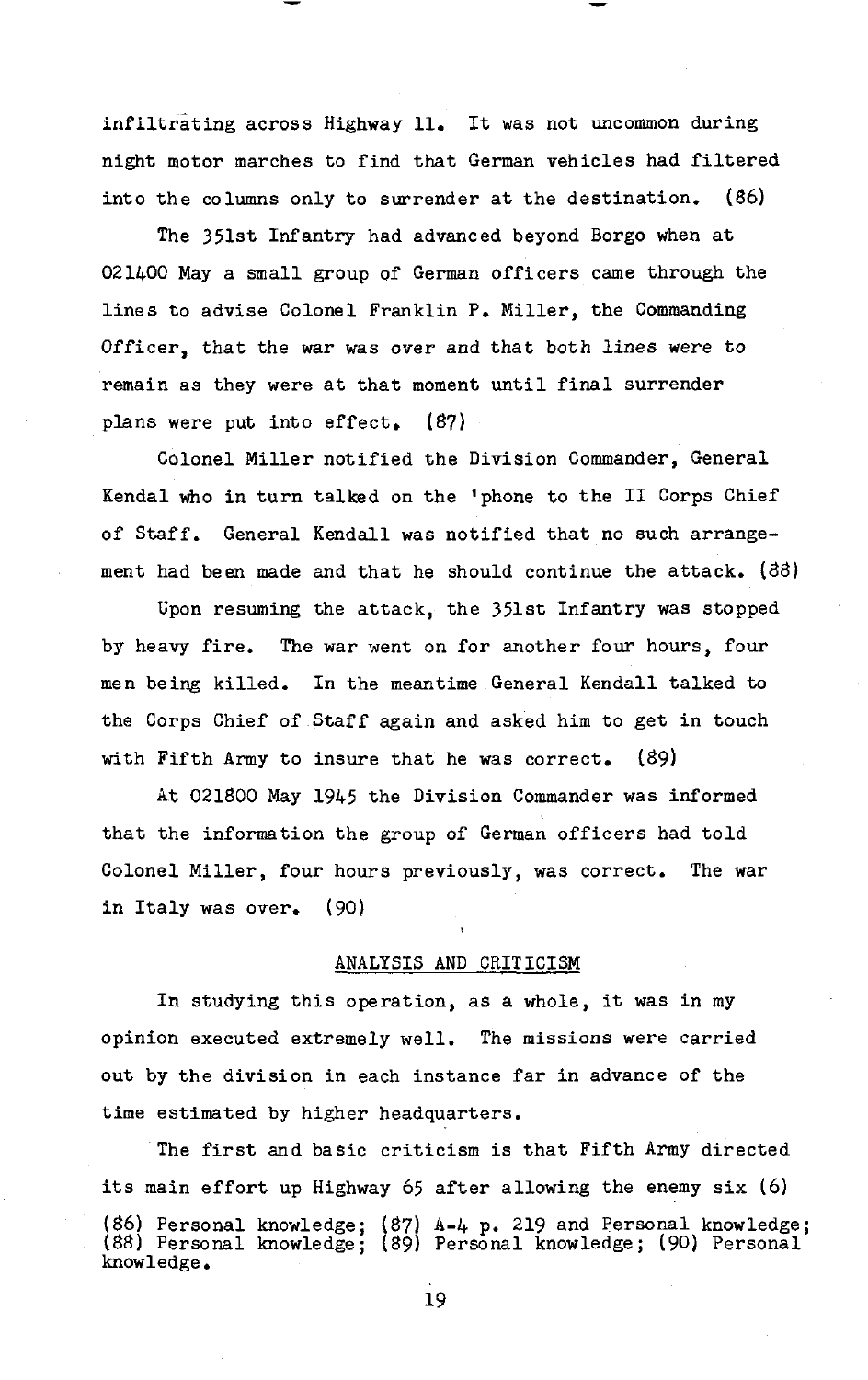months to prepare his positions. The information gathered from our' patrols indicated beyond a doubt that the enemy's strongest positions were in this sector. Also our higher headquarters did not have an alternate plan in the event that the plan which was ordered executed was unsuccessful.

Highway 65 was not essential in the initial phases of this operation. Highways 12 or  $64$  were first class roads and would have supported sufficient troops to encircle the city of Bologna, after which Highway 65 could have been opened.

The initial jump off of the 88th Division was well executed. Coordination between adjacent units, higher and subordinate headquarters and the Air Corps could not have be en better .

 $\hat{\lambda}$ ,  $\hat{\lambda}$ 

An artillery preparation before the attack jumped off would have softened up the enemy positions and should have been planned. It would not have given away the secrecy as to the time of attack any more than the bombardment by the Air Corps which took place all day long on the day of the attack. The enemy knew the attack was imminent from the time the first plane dropped its bomb load.

After the shift in sectors, which moved the 88th Division to the left boundary, coordination with elements of the 85th Division, part of IV Corps, was extremely poor. The fact that two divisions went out of their sectors did not authorize the 88th Division to "plow" through them and become entangled in a fire fight with elements of the &5th Division.

Lack of coordination again was evident when the 6th **SA**  Armored Division proceeded to cross in rear of the 88th Division which resulted in the two divisions' march units becoming entangled. This was as much the fault of the 88th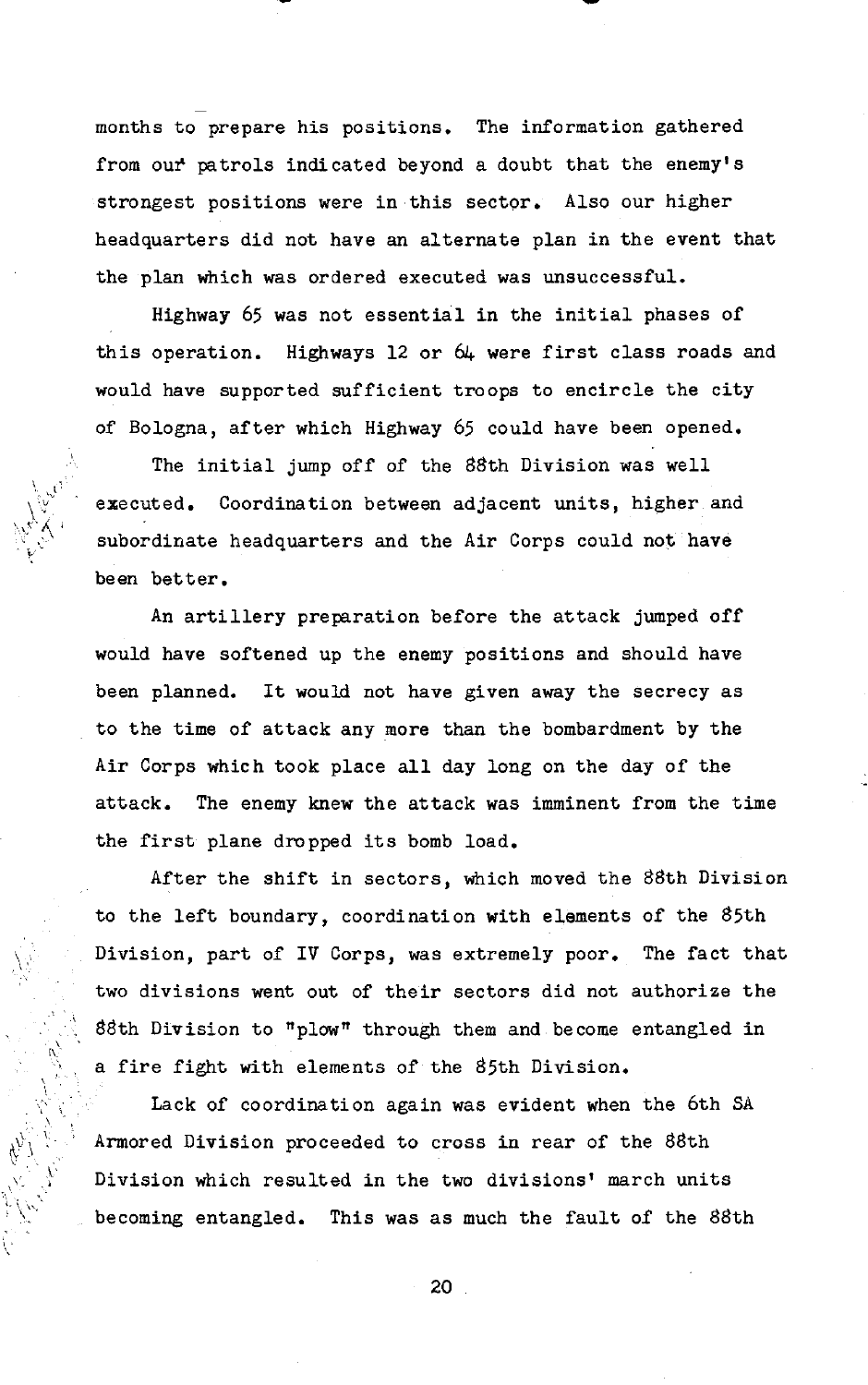Division as II Corps in that the liaison officer from the South African Division who was on duty in the Command Post was not informed of the change in orders.

 $\mathbb{Z}_{p^{\prime}}$ 

**n** 

 $\vert \nu^3$ 

River crossing doctrine teaches that the near shore must be either occupied or at least controlled by friendly forces prior to a crossing. The crossing af the Po River conformed to this doctrine which was the first time, to my knowledge, \ that the doctrine was practiced in the Italian campaign. Heretofore, it had been a practice for Infantry elements to lay back several thousand yards using only patrols to the river line. This practice allowed the enemy to cross to the near shore and plant mine fields and place obstacles. In addition it allowed him to build up his strongest positions along the banks of the rivers.

The front-line soldier in the German Infantry was informed as to the time and date that the war was over. Higher headquarters in the Allied Armies withheld this information for reasons unexplained. True enough, communications were not too good but radio contact had never been interrupted during the pursuit. **A** division is commanded by a Major General. It would appear that a man with such a position in the United States Army would get such information at the end of the war. Yet, the Division Commander was not given such information until about four hours after it had been disseminated to the front-line units of the German Army.

#### **LESSONS**

1. Coordination is essential to the success of an operation. It is imperative that complete coordination be **e** obtained with higher and lower headquarters.